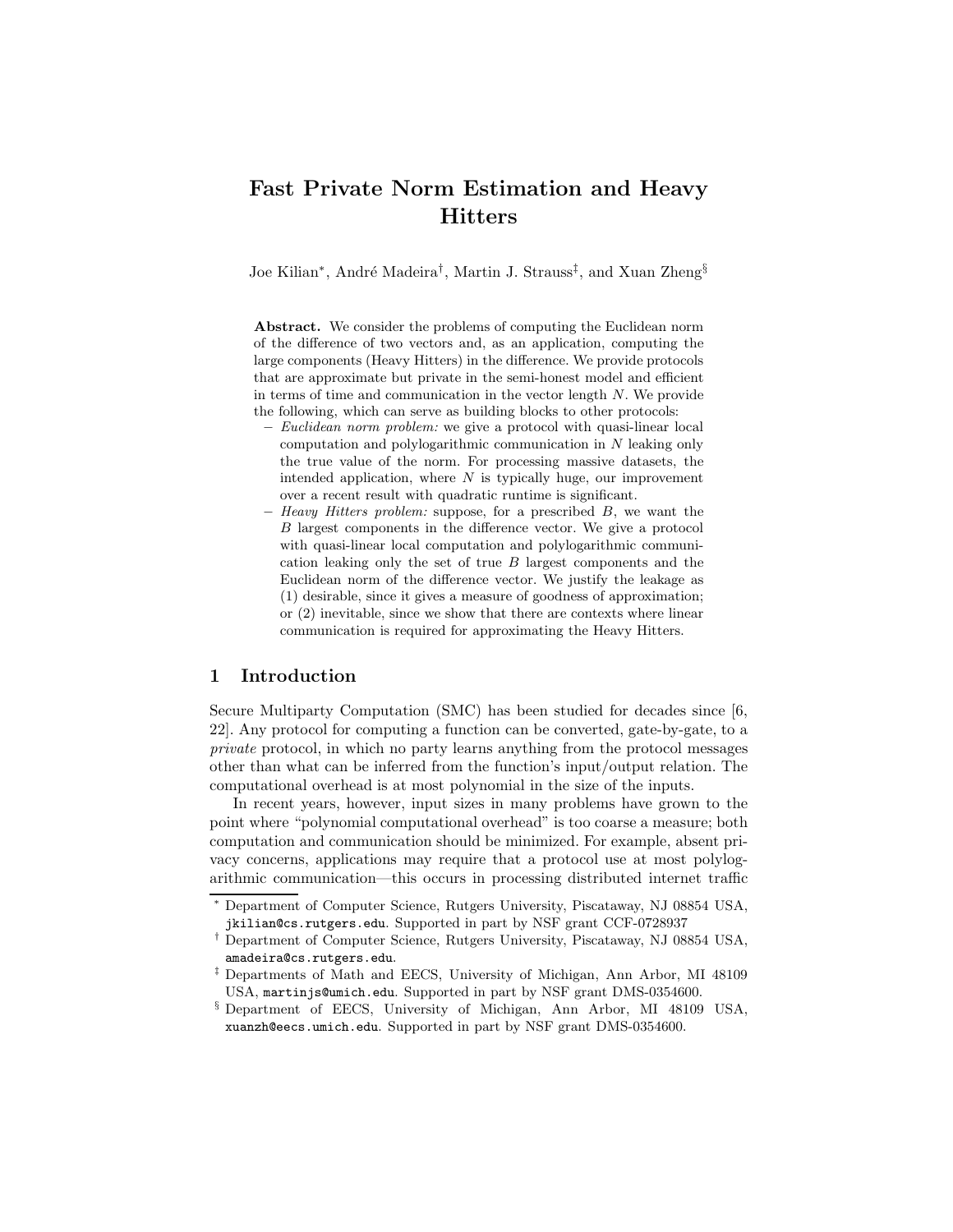at line speeds or in performing data mining algorithms in very large datasets. General-purpose SMC may blow up communication exponentially, so additional techniques are needed. In one theoretical approach, individual protocols are designed for functions of interest such as database lookup  $[9, 18, 7]$  and building decision trees [19]. Another important approach [21], converts any protocol into a private one with little communication blowup, but imposes a computational blowup that may be exponential in the communication complexity.

The approach we follow, which was introduced in [11], is to substitute an approximate function for the desired exact function. Many functions of interest have good approximations that can be computed efficiently both in terms of computation and communication. A caveat is that the traditional definition of privacy is no longer appropriate. Instead, a protocol  $\pi$  computing an approximation q to a function f is a private approximation protocol [11] for f if

- $-\pi$  is a private protocol for g in the traditional sense that the messages of  $\pi$ leak nothing beyond what is implied by inputs and g; and,
- the output g leaks nothing beyond what is implied by the inputs and  $f$ .

Several examples were given in [11]. Another important example was given in [15], where the authors provided an estimate  $||a - b||$ <sub>∴</sub> (for integer-valued vectors  $a$  and  $b$  held by Alice and Bob respectively) as the first non-trivial example of polylogarithmic communication and polynomial computation. We will analyze and make use of this protocol for our results.

#### 1.1 Our Results

Consider the general problem where Alice and Bob hold vectors, a and b, of dimension N, and they want an efficient summary for the vector sum  $c = a + b$ . We analyze two problems in this setting.

First, we consider the Euclidean norm estimation problem, in which we wish to output a tight approximation to  $||c||_2 = \left(\sum_i c_i^2\right)^{1/2}$ , the  $l_2$  norm of vector c. The problem is a well-known building block for other protocols in the non-private setting, since it is used to estimate the skew of the data. A private protocol approximating  $||c||_2$  using polylogarithmic communication in the vector length first appeared in [15]. Our results are based on their protocol; we strengthen its privacy guarantees and decrease its local computational costs. Specifically, we obtain a  $O(N \log N)$  local computational cost versus the implied  $\Omega(N^2)$ , while keeping equivalent communication and round complexity costs.

Second, we consider the Euclidean approximate Heavy Hitters problem, in which there is a parameter,  $B$ , and the players ideally want  $c_{\rm opt}$ , the  $B$  largest terms in  $c$ ; *i.e.*, the  $B$  biggest values together with the corresponding indices. Unfortunately, finding  $c_{\text{opt}}$  exactly requires linear communication. Instead, the players use polylogarithmic communication (and polynomial work and  $O(1)$  rounds) to output a vector  $\tilde{c}$  with  $\|\tilde{c} - c\|_2 \le (1 + \epsilon) \|\tilde{c}_{\text{opt}} - c\|_2$ . In our protocol, the players learn nothing more than what can be deduced from  $c_{opt}$  and  $||c||_2$ . (We discuss below the significance of leaking  $||c||_2$ .) We can immediately use this result as a black box for *taxicab* approximate heavy hitters, *i.e.*, finding  $\tilde{c}$  with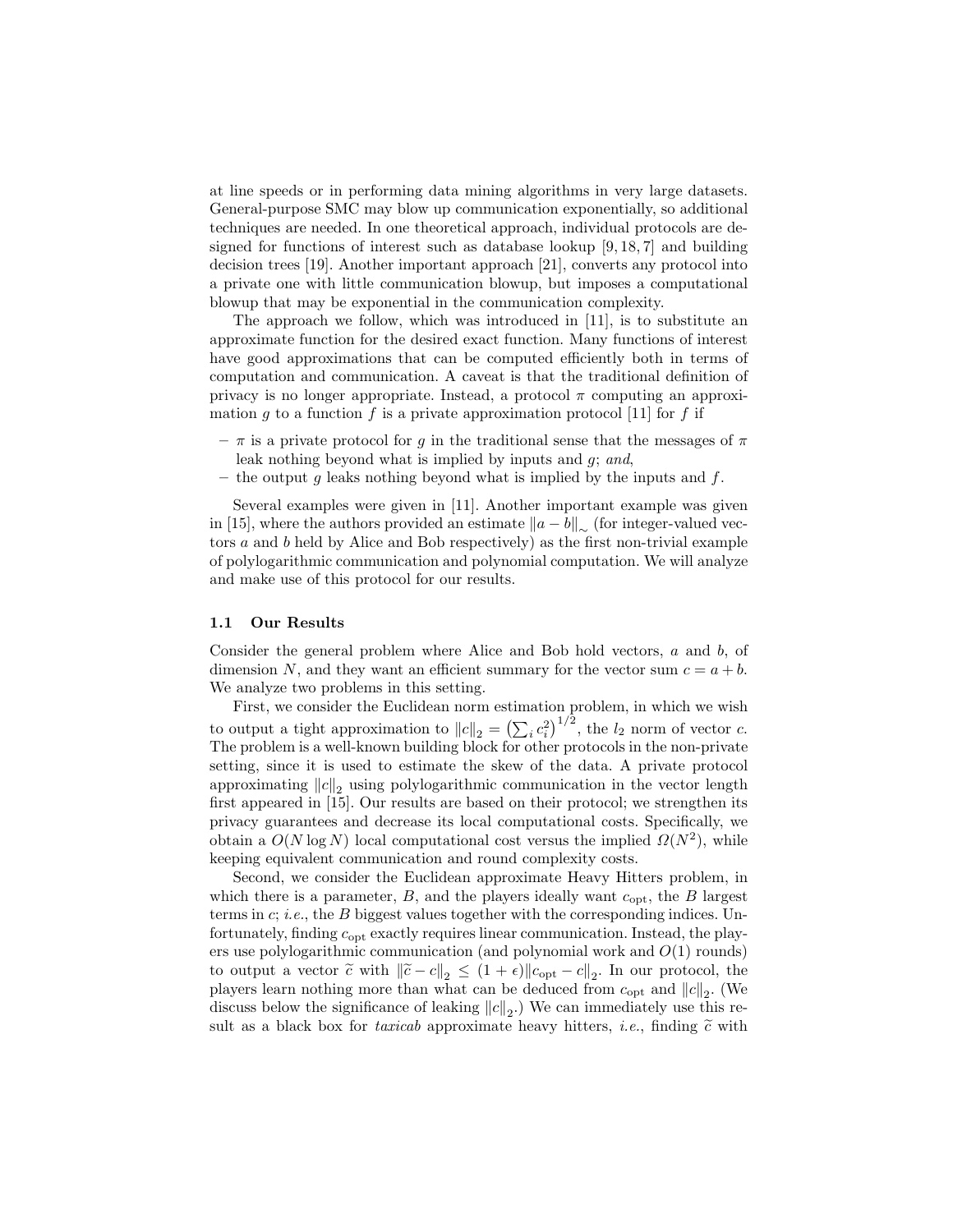$\|\tilde{c} - c\|_1 \leq (1 + \epsilon) \|c_{\text{opt}} - c\|_1$ , leaking  $c_{\text{opt}}$  and  $||c||_2$ . We omit the development of this extension in the interest of space.

In the basic result, we give an at-most- $B$ -term representation that is nearly as good (in the Euclidean sense) as the best B-term representation and leaks no more than the best B-term representation and the exact Euclidean norm. Although leaking the Euclidean norm represents a weaker result than not leaking it, actually (i) leaking  $||c||_2$  is necessary and (ii) computing or approximating  $||c||_2$  is desirable in some circumstances. First, we sketch a straightforward lower bound showing that, for some (reasonable) values of parameters  $M, N, \ldots$ , computing  $\tilde{c}$  leaking only  $c_{opt}$  requires  $\Omega(N)$  communication. In fact, for some (artificial) classes of inputs,  $\Omega(N)$  communication is needed unless  $||c||_2$  itself is not only potentially leaked, but also actually computed exactly. On the other hand, one can regard the Euclidean norm as semantically interesting, so that we can regard the top  $B$  terms together with the Euclidean norm as a compound, extended summary. In particular, since  $\tilde{c}$  is computed, leaking  $||c||_2$  is equivalent to leaking  $||c||_2^2 - ||\widetilde{c}||_2^2 = ||\widetilde{c} - c||_2^2$  $\frac{2}{2}$ , *i.e.*, the error in our representation, which is a useful and common desired result. Our protocol indeed can be modified to output an approximation  $\|\tilde{c} - c\|_{\infty}$  with  $\|\tilde{c} - c\|_{2} \le \|\tilde{c} - c\|_{\infty} \le (1 + \epsilon) \|\tilde{c} - c\|_{2}$ , so we can regard the protocol as solving two cascaded approximation problems: find a near-best representation  $\tilde{c}$ , then find an approximation  $\|\tilde{c} - c\|_{\infty}$  to  $\|\tilde{c} - c\|_{2}$ . It is natural to expect a protocol for  $\tilde{c}$  to leak  $c_{opt}$  and a protocol for  $\|\tilde{c} - c\|_{\infty}$  to leak  $\|\tilde{c} - c\|_2$ ; while lower bounds prevent that, we can compute  $\tilde{c}$  and  $\|\tilde{c} - c\|_{\sim}$ simultaneously and guarantee that, overall, we leak only  $c_{\text{opt}}$  and  $\|\tilde{c} - c\|_2$ .

## 1.2 Related Work

Other works in private communication-efficient protocols include the Private Information Retrieval problem [9, 18, 7], building decision trees [19], the set intersection and matching problem  $[12]$ , and computing the  $k^{\text{th}}$ -ranked element  $[2]$ . The breakthrough work of [21] gives a general technique for converting any protocol into a private protocol with little communication overhead. However, this comes at the expense of local computational costs, which may increase exponentially. Thus, other general or application-specific techniques are needed.

The seminal work of [11] introduced the notion of private approximations and gave several protocols. Some negative results followed in [14] for approximations to NP-hard functions and more on NP-hard search problems appears in [5]. Recently, [15] gave a private approximation to the Euclidean norm that is central to our paper. Statistical work such as [8] also addresses approximate summaries over large databases, but differs from our work in many parameters, such as the number of players and the allowable communication.

Several papers address the Heavy Hitters problem, in a variety of contexts. Many of the needed ideas can be seen in [16] as well as in [3, 4, 10, 13]. However, none are directly suitable when privacy is a concern.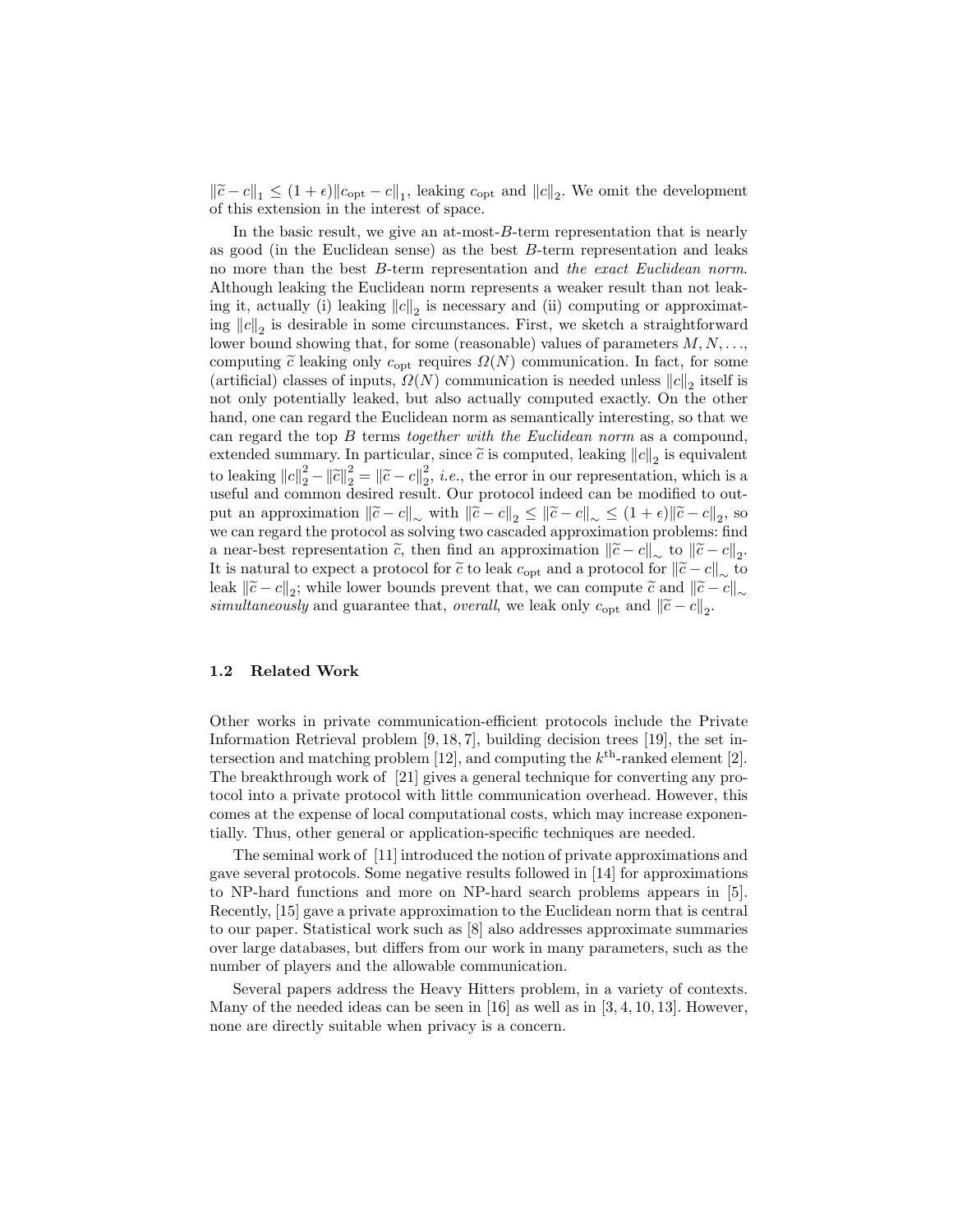#### Road map

This paper is organized as follows. In Section 2, we present some necessary definitions used throughout the paper. We review private approximations in Section 3. In Section 4 we present our results for the private Euclidean norm estimation. Finally, in Section 5, we present our private approximate Euclidean Heavy Hitters protocol and some suitable lower bounds that motivate our results.

# 2 Preliminaries

Fix parameters  $N, M, B, k$ , and a distortion parameter  $\epsilon$ . In this paper, we consider only two players, Alice and Bob, holding input vectors  $a$  and  $b$  respectively, each of dimension N, and taking integer values in the range  $[-M, +M]$ . Let k be a security and failure probability parameter and  $neg(k, N)$  be an arbitrary negligible function of  $k$  and  $N$ , i.e. a function that shrinks faster than any inverse polynomial in  $k$  and  $N$ . We guarantee summaries whose error is at most the factor  $(1 + \epsilon)$  times the error of the best possible summary; and we will be interested in protocols that use communication  $\text{poly}(B, \log(N), k, \log(M), 1/\epsilon),$ local computation  $\text{poly}(B, N, k, \log(M), 1/\epsilon)$ , and  $O(1)$  of rounds.

The Euclidean norm of a vector c is  $||c||_2 = \left(\sum_i c_i^2\right)^{1/2}$ . For the Heavy Hitters protocol, we are interested in summaries of size  $B$  for the combined vector  $c =$  $a + b$ . For example, we are interested ideally in the largest  $B$  terms of  $c$ . A vector c is written  $c = (c_0, c_1, c_2, \dots, c_{N-1}) = \sum_j c_j \delta_j$ , where j is an *index*, c<sub>j</sub> is a value,  $\delta_j$  is the vector that is 1 at index j and 0 elsewhere, and  $c_j \delta_j$ , which can be implemented compactly and equivalently written as the pair  $(j, c_j)$ , is a term, in which  $c_j$  is the *coefficient*. We compare terms by the *magnitudes* of their coefficients, breaking ties by the indices. That is, we will say that  $(j, c_j) < (k, c_k)$ if  $|c_j| < |c_k|$  or both  $|c_j| = |c_k|$  and  $j < k$ . Thus all terms are strictly comparable. A heavy hitter summary is an expression of the form  $\sum_{i\in\Lambda}\eta_i\delta_i$ . If  $|A|$  must be at most  $B$ , then the best heavy hitter summary  $c_{opt}$  for a vector c occurs where  $\{(i, \eta_i) : i \in \Lambda\}$  consists of the B largest terms.

### 2.1 Approximate Data Summaries

A function g is said to be an  $\langle \epsilon, \delta \rangle$ -approximation of f if, for all inputs x, Pr[(1–  $\epsilon$ ) $f(x) \leq g(x) \leq (1+\epsilon)f(x) \geq 1-\delta$  holds for an approximation error  $\epsilon \in (0,1)$ and confidence parameter  $\delta \in (0,1)$ . The probabilistic guarantee is over the randomness of g.

In the exact Heavy Hitters problem, we are given parameters  $B$  and  $N$  and the goal is to find the  $B$  largest terms in a vector of dimension  $N$ . In the approximate Heavy Hitters problem, however, we want a summary  $\tilde{c} = \sum_{i \in \Lambda} \eta_i \delta_i$ such that  $\|\tilde{c} - c\| \leq (1 + \epsilon) \|c_{\text{opt}} - c\|$ , where the norms are all Euclidean norms.

In order to describe previous relevant algorithms, we first need some definitions. Fix a vector  $c = (c_0, c_1, c_2, \ldots, c_{N-1}) = \sum_{0 \leq i \leq N} c_i \delta_i$ , whose terms are  $t_0 = (0, c_0), t_1 = (1, c_1), \ldots, t_{N-1} = (N-1, c_{N-1})$ . Suppose the sequence  $i'_0, i'_1, \ldots$  is a decreasing rearrangement of c, *i.e.*,  $t_{i'_0} > t_{i'_1} > \cdots > t_{i'_{N-1}}$ .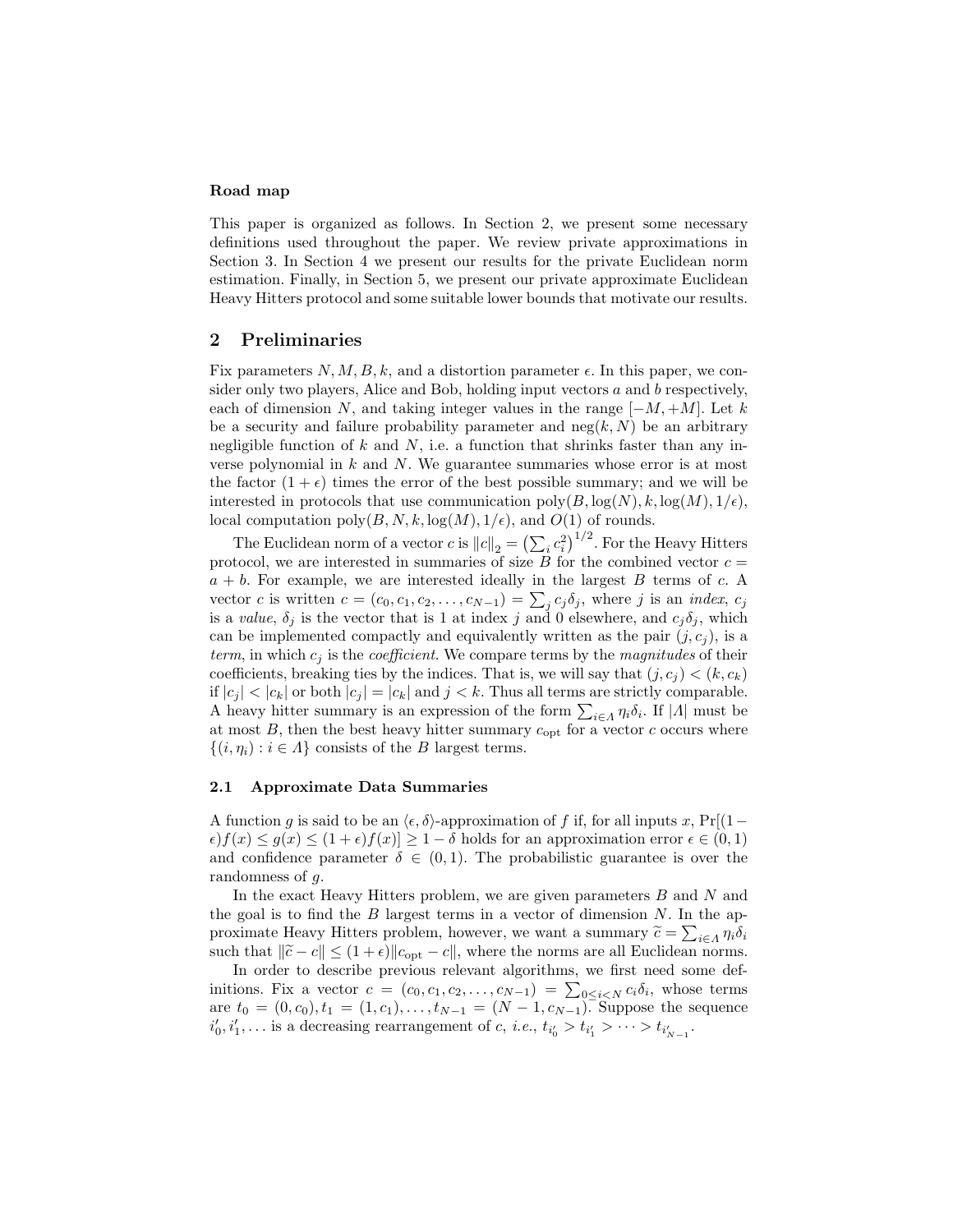**Definition 1 (Significant index)** Let  $I \subseteq [0, N)$  be a set of indices. Then i is a  $(I, \theta)$ -significant index for c if and only if  $c_i^2 \ge \theta \sum_{j \in I} |c_j|^2$ .

That is, an index is significant if the corresponding value is large compared with all the other values. In some of the algorithms below, we will find the largest term (if it is sufficiently large), subtract it off, then recurse on the residual signal. This motivates the following definitions.

Definition 2 (Qualified index set) Fix parameters  $\ell$  and  $\theta$ . The set  $Q =$  $\{i'_0, i'_1, \ldots, i'_{m-1}\}\$  is a  $(\ell, \theta)$ -qualified index set for c if and only if  $(a)$   $m \leq \ell$ ;  $(b)$  $\forall j \in [0, m-1], i'_j \text{ is a } (\{i'_j, i'_{j+1}, \ldots, i'_{N-1}\}, \theta)$ -significant index; and (c)  $i'_m$  is NOT a  $({i'_m, i'_{m+1}, \ldots, i'_{N-1}}, \theta)$ -significant index.

That is, a qualified index set consists of the largest possible dimension  $m$  for a prefix of  $i'_0, i'_1, \ldots, i'_{m-1}$  such that, for each  $j < m$ , we have  $c_{i'_j}^2 \geq \theta(c_{i'_j}^2 + c_{i'_{j+1}}^2 + \cdots + c_{i'_m}^2)$  $c_{i'_{j+2}}^2 + \cdots + c_{i'_{N-1}}^2$ ). In particular, if the terms happen to be in decreasing order to begin with, *i.e.*, if  $|c_0| > |c_1| > \cdots$ , then a qualified index set is  $\{0, 1, 2, \ldots, m-1\}$ for the largest m such that, for each  $j < m$ , we have  $c_j^2 \ge \theta(c_j^2 + c_{j+1}^2 + c_{j+2}^2 +$  $\cdots c_{N-1}^2$ ). Note that for each  $\ell, \theta$ , and vector c, there is only one  $(\ell, \theta)$ -qualified index set for c. We use  $Q_{c,\ell,\theta}$  to denote it and sometimes write  $Q_{\ell,\theta}$  when c is understood. The following Proposition is then straightforward.

**Proposition 3** For any  $\theta_1 < \theta_2$ ,  $Q_{\ell,\theta_2}$  set is a subset of  $Q_{\ell,\theta_1}$ .

Proposition 4 **Proposition 4** Fix parameters  $N, M, B, k, \epsilon$  and the vector c as above. If  $\tilde{c} = \sum_{c \in \delta_i} c_i \delta_i$ , then  $\|\tilde{c} - c\|_{2}^2 \leq (1 + \epsilon) \|c_{\text{ent}} - c\|_{2}^2$ .  $\sum_{i\in Q_{c,B},\frac{\epsilon}{B(1+\epsilon)}} c_i\delta_i, \ then \ \|\widetilde{c}-c\|_2^2 \leq (1+\epsilon)\|c_{\rm opt}-c\|_2^2$  $\frac{2}{2}$ .

*Proof.* Assume without loss of generality that  $|c_0| > |c_1| > \cdots$  and let  $q =$  $|Q_{c,B}, \frac{\epsilon}{B(1+\epsilon)}|$ . If  $q = B$ , then  $\tilde{c} = c_{\text{opt}}$  and we are done. Otherwise we have  $\|\tilde{c} - c\|_2^2 = \sum_{q \leq i < B} |c_i|^2 + \|c_{\text{opt}} - c\|_2^2 \leq B|c_q|^2 + \|c_{\text{opt}} - c\|_2^2 \leq \frac{\epsilon}{1+\epsilon} \|\tilde{c} - c\|_2^2 +$  $||c_{\text{opt}} - c||_2^2$ <sup>2</sup><sub>2</sub>, whence (1 −  $\epsilon/(1+\epsilon)$ )  $||\tilde{c} - c||_2^2 \le ||c_{opt} - c||_2^2$  $\frac{2}{2}$ . The result follows.  $\Box$ 

The algorithms below work from a linear *sketch* of a vector.

**Definition 5 (Sketch of a vector)** Given a vector c, a linear sketch of c is Rc, where R is a random matrix, called the measurement matrix, generated from a prescribed distribution

In our case, as is typical, the matrix  $R$  is a pseudorandom matrix that can be generated from a short pseudorandom seed. We use sketching for the norm estimation protocol (Protocol 1 in Section 4), in which the generator needs to be secure against small space, and a different measurement matrix in the non-private Euclidean Heavy Hitters protocol, where, e.g., pairwise independence suffices for the pseudorandom number generator.

An algorithm in connection with the approximate Euclidean Heavy Hitters problem satisfying the following is known [13]: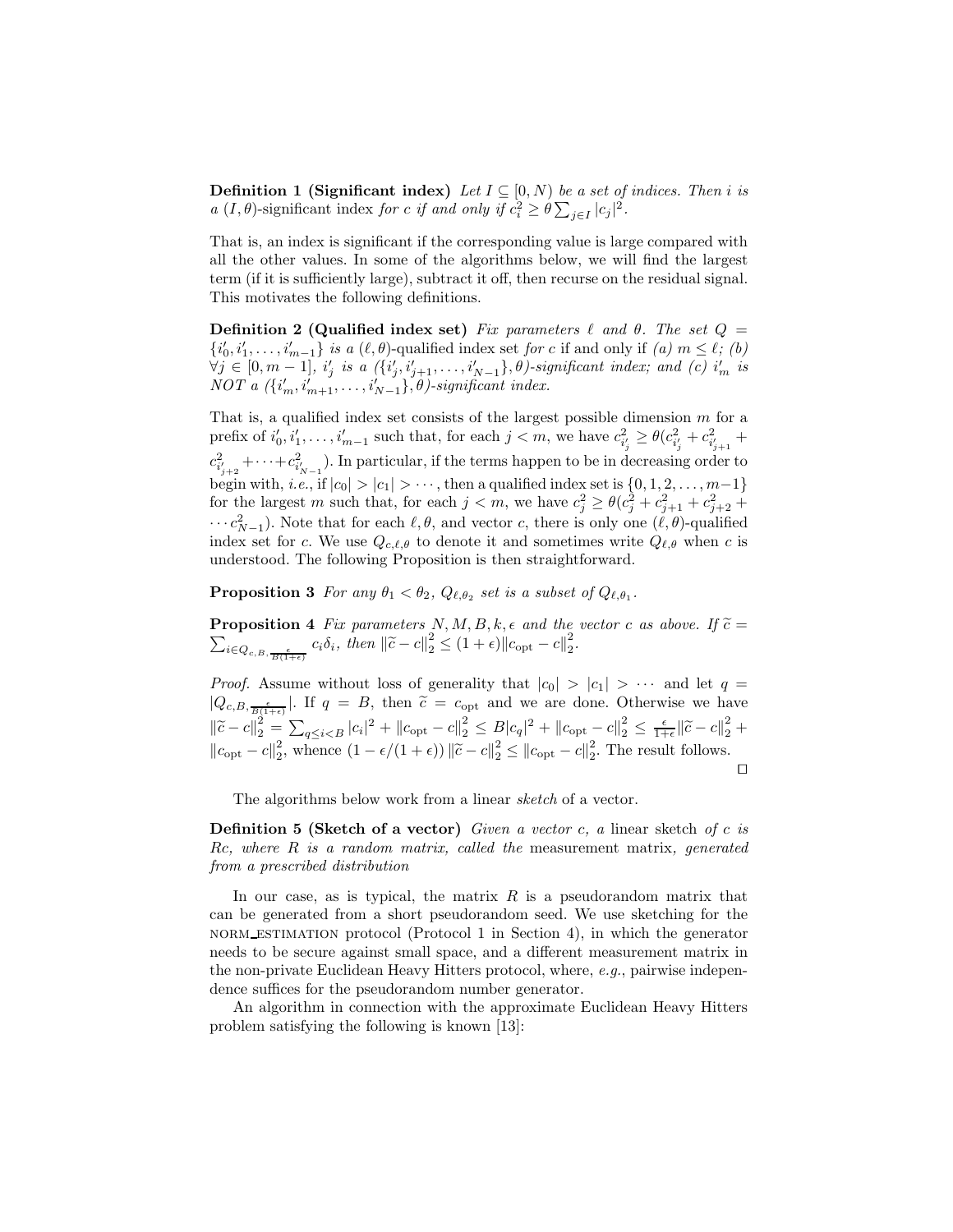**Theorem 6.** Fix N, M, B, k,  $\epsilon$  as above, and  $\theta \ge \text{poly}(\log(N), \log(M), B, k, 1/\epsilon)^{-1}$ . There is a distribution on sketch matrices R and a corresponding algorithm that, from R and sketch Rc of a vector c, outputs a superset of  $Q_{c,B,\theta}$ , in time  $poly(log(N), log(M), B, k, 1/\epsilon).$ 

In particular, the number or rows in  $R$  and the size of the output is bounded by the expression poly $(\log(N), \log(M), B, k, 1/\epsilon)$  in accordance with the time bound on the algorithm. The algorithm admits efficient Secure Function Evaluation protocols, and can be modified to run privately in  $\text{poly}(\log(N), \log(M), B, k, 1/\epsilon)$ time. Note that the algorithm returns a superset of  $Q_{c,B,\theta}$  but that even  $Q_{c,B,\theta}$ itself suffices for a good approximation.

### 2.2 Private Two-Player Protocol

SMC allows two or more parties to evaluate a previously-agreed-upon function of their inputs, while hiding their inputs from each other. Here, we assume that all parties are computationally bounded and semi-honest, meaning they follow the protocol but may keep message histories in an attempt to learn more than is prescribed. The adversary is thus passive and can't modify the behavior of corrupted parties. In [21], the authors have shown how to transform a semihonest protocol into a protocol secure in the malicious model, where parties deviate from the protocol arbitrarily using a different input or outputing the wrong answer, or even exiting from the protocol prematurely. Therefore, we assume parties are semi-honest for the remainder of the paper.

Formally, a two-party computation is specified by a (possibly randomized) mapping g from a pair of inputs  $(a, b) \in \{0, 1\}^* \times \{0, 1\}^*$  to a pair of outputs  $(c,d) \in \{0,1\}^* \times \{0,1\}^*$ . Let  $\pi = (\pi_A, \pi_B)$  be a two-party protocol computing g. Consider the probability space induced by the execution of  $\pi$  on input  $\mathbf{x} = (a, b)$  (induced by the independent choices of random inputs  $r_A, r_B$ ). Let view $^{\pi}_{A}(\mathbf{x})$  (resp., view $^{\pi}_{B}(\mathbf{x})$ ) denote the entire view of Alice (resp., Bob) in this execution, including her input, random input, and all messages she has received. Let  $\mathsf{output}_A^\pi(\mathbf{x})$  (resp.,  $\mathsf{output}_B^\pi(\mathbf{x}))$  denote Alice's (resp., Bob's) output. Note that the above four random variables are defined over the same probability space. Two distributions (or ensembles)  $\mathcal{D}_1$  and  $\mathcal{D}_2$  are said to be *computation*ally indistinguishable with security parameter k,  $\mathcal{D}_1 \equiv \mathcal{D}_2$ , if, for any  $X_1 \sim \mathcal{D}_1$ and  $X_2 \sim \mathcal{D}_2$  and, for any family of polynomial-size circuits  $\{C_k\}$ , we have  $|\Pr(C_k(X_1) = 1) - \Pr(C_k(X_2) = 1)| \leq \text{neg}(k).$ 

**Definition 7 (Private two-party protocol)** Let  $X$  be the set of all valid inputs  $\mathbf{x} = (a, b)$ . A protocol  $\pi$  is a private protocol computing q if the following properties hold:

**Correctness.** The joint outputs are distributed according to  $g(a, b)$ . Formally,

 $\{(\mathsf{output}_A^\pi(\mathbf{x}), \mathsf{output}_B^\pi(\mathbf{x}))\}_{\mathbf{x}\in X} \equiv \{(g_A(\mathbf{x}), g_B(\mathbf{x}))\}_{\mathbf{x}\in X},$ 

where  $(g_A(\mathbf{x}), g_B(\mathbf{x}))$  is the joint distribution of the outputs of  $g(\mathbf{x})$ .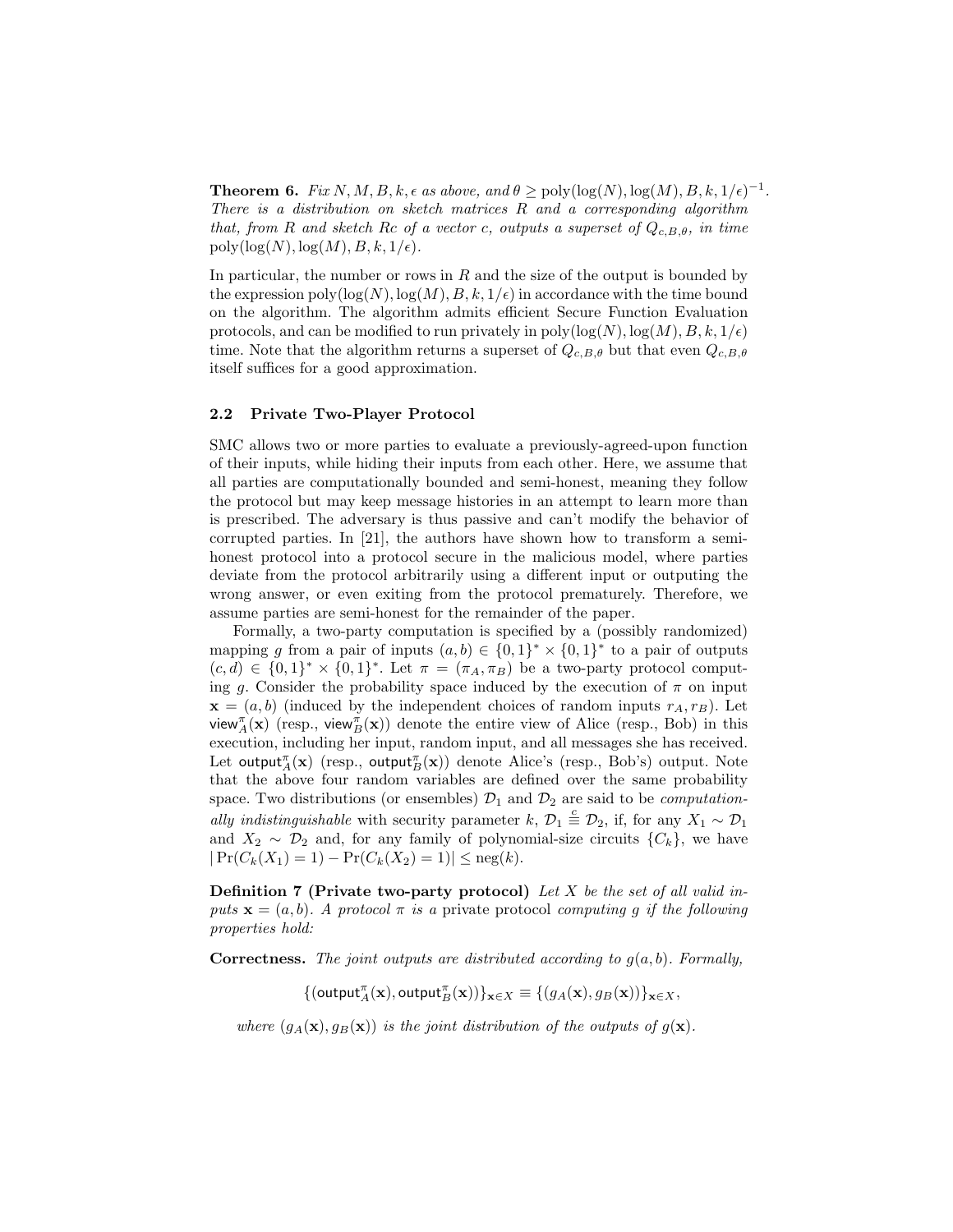**Privacy.** There exist probabilistic polynomial-time algorithms  $S_A$ ,  $S_B$ , also known as simulators, such that:

$$
\begin{aligned} & \{(\mathcal{S}_A(a,g_A(\mathbf{x})),g_B(\mathbf{x}))\}_{\mathbf{x}=(a,b)\in X} \stackrel{c}{=} \{(\mathsf{view}^\pi_A(\mathbf{x}),\mathsf{output}^\pi_B(\mathbf{x}))\}_{\mathbf{x}\in X} \\ & \{ (g_A(\mathbf{x}),\mathcal{S}_B(b,g_B(\mathbf{x}))\}_{\mathbf{x}=(a,b)\in X} \stackrel{c}{=} \{(\mathsf{output}^\pi_A(\mathbf{x}),\mathsf{view}^\pi_B(\mathbf{x}))\}_{\mathbf{x}\in X} \end{aligned}
$$

Yao, in its seminal work [22], provided a general technique:

**Proposition 8 (General-Purpose SMC [22])** Two parties holding inputs x and y can privately compute any circuit  $C$  with communication and computation  $O(k(|C| + |x| + |y|))$ , where k is a security parameter, in  $O(1)$  rounds.

We also require the following notion of evaluating a circuit with ROM securely. In this context, the *i*<sup>th</sup> party has a table  $R_i \in (\{0,1\}^r)^s$ , a function of its inputs. Then, the circuit has *lookup gates*, which on inputs  $(i, j)$  returns  $R_i[j]$ .

**Proposition 9 (Secure Circuit with ROM [21])** If C is a circuit with ROM, then it can be securely evaluated with  $O(k|C|T(r, s))$  communication in  $O(1)$ rounds, where  $T(r, s)$  is the communication of 1-out-of-s Oblivious Transfer  $(OT)$  protocol on words of size r.

We will need the following standard definitions for our results in Section 5.

Definition 10 (Additive Secret Sharing) An intermediate value x of a joint computation is said to be secret shared between Alice and Bob if Alice holds r and Bob holds  $x - r$ , modulo some large prime, where r is a random number independent of all inputs and outputs.

Definition 11 (Private Sample Sum) At the start, Alice holds a vector a of dimension N and Bob holds a vector b. Alice and Bob also hold a secret sharing of an index i. At the end, Alice and Bob hold a secret sharing of  $a_i + b_i$ .

That is, neither the index i nor the value  $a_i + b_i$  becomes known to the parties. Efficient protocols for this problem can be found (or can be constructed immediately from related results) in [21, 11], under various assumptions about the existence of Private Information Retrieval, such as in [7].

Proposition 12 There is a protocol PRIVATE-SAMPLE-SUM for the Private Sample Sum problem that requires  $poly(N, k)$  computation,  $poly(log(N), k)$  communication, and O(1) rounds.

# 3 Private Approximations

In this Section, we review the notion of private approximations introduced in [11].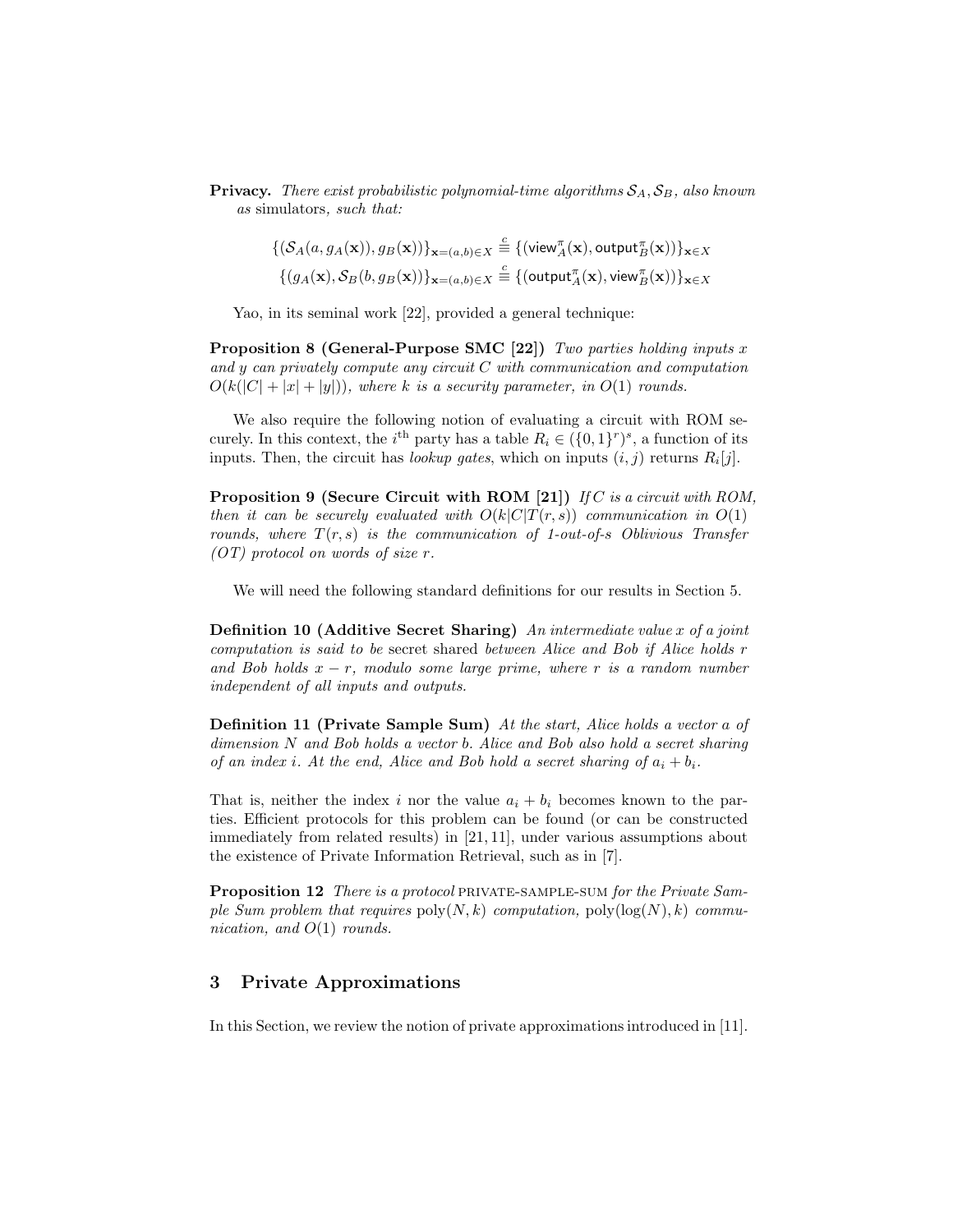Definition 13 (Private Approximation Protocol (strict sense) [11]) A twoparty private approximation protocol for a deterministic, common-output function g on inputs a and b is strict if it computes an approximation  $\tilde{q}$  to g such that: (a)  $\tilde{g}$  is a good approximation to g (in the appropriate sense); (b)  $\pi$  is a private protocol for  $\tilde{g}$  in the traditional sense (Definition 7); and (c) (Functional Privacy) there exists a probabilistic polynomial-time (PPT) simulator  $S$  s.t.:

$$
\{\mathcal{S}(g(\mathbf{x}))\}_{\mathbf{x}=(a,b)\in X}\stackrel{c}{\equiv}\widetilde{g}(\mathbf{x}).
$$

In the case the output to both parties is a deterministic function, a (weakly) equivalent definition is as follows, known as the "liberal" definition in [11]:

Definition 14 (Private Approximation Protocol (liberal sense) [11]) A two-party private approximation protocol for a deterministic, common-output function g on inputs a and b is liberal if it computes an approximation  $\hat{g}$  to g such that: (a)  $\hat{g}$  is a good approximation to g (in the appropriate sense); (b)  $\pi$ is a private protocol for  $\hat{g}$ , with correctness as in Definition 7 and privacy as in existing PPT simulators  $S_A$  and  $S_B$  such that:

$$
\begin{aligned} \{\mathcal{S}_A(a,g(\mathbf{x}))\}_{\mathbf{x}=(a,b)\in X} &\stackrel{c}{\equiv} \{\text{view}_A^{\pi}(\mathbf{x})\}_{\mathbf{x}\in X} \\ \{\mathcal{S}_B(b,g(\mathbf{x}))\}_{\mathbf{x}=(a,b)\in X} &\stackrel{c}{\equiv} \{\text{view}_B^{\pi}(\mathbf{x})\}_{\mathbf{x}\in X}; \end{aligned}
$$

and (c) (Functional Privacy) there exists a PPT simulator  $S$  such that:

$$
\{\mathcal{S}(g(\mathbf{x}))\}_{\mathbf{x}=(a,b)\in X}\stackrel{c}{\equiv}\widehat{g}(\mathbf{x}).
$$

We elaborate on a general technique, originally sketched in [11], to construct a private protocol in the strict sense given a private protocol in the liberal sense. We also show the intuitive fact that the converse always holds.

Proposition 15 (equivalency between *liberal* and *strict* definitions) Any private approximation protocol in the liberal sense requiring only polylogarithmic communication complexity can be transformed into a private approximation protocol in the strict sense with the same asymptotic communication complexity, local computational costs, and rounds. The converse holds true as well.

*Proof.* Let  $\hat{g}$  and  $\tilde{g}$  be  $\langle \epsilon, \delta \rangle$ -approximations of g; and  $\hat{\pi}$  and  $\tilde{\pi}$  be private protocols computing  $\hat{q}$  and  $\tilde{q}$  in the *liberal* and *strict* sense respectively. Now, suppose there are simulators in the *strict* sense. Then, putting  $\hat{q} = \tilde{q}$ , a simulator for the *liberal* definition can be constructed by simulating  $\hat{g}(a, b) = \tilde{g}(a, b)$  from  $g(a, b)$  using the hypothesized simulator for functional privacy, then simulating Alice's (or Bob's) view from  $\hat{g}(a, b)$  and a (or b) using the hypothesized *strict* simulator.

In the other direction, suppose there is a simulator in the liberal definition. Let  $\tau$  be a transcript of Alice's view except for input a. Define  $\tilde{g} = \hat{g}.\tau$  to be  $\hat{g}$ with  $\tau$  encoded into its low-order bits. We assume that this kind of encoding into approximations can be accomplished without significantly affecting the goodness of approximation; in fact, we will assume that the value represented does not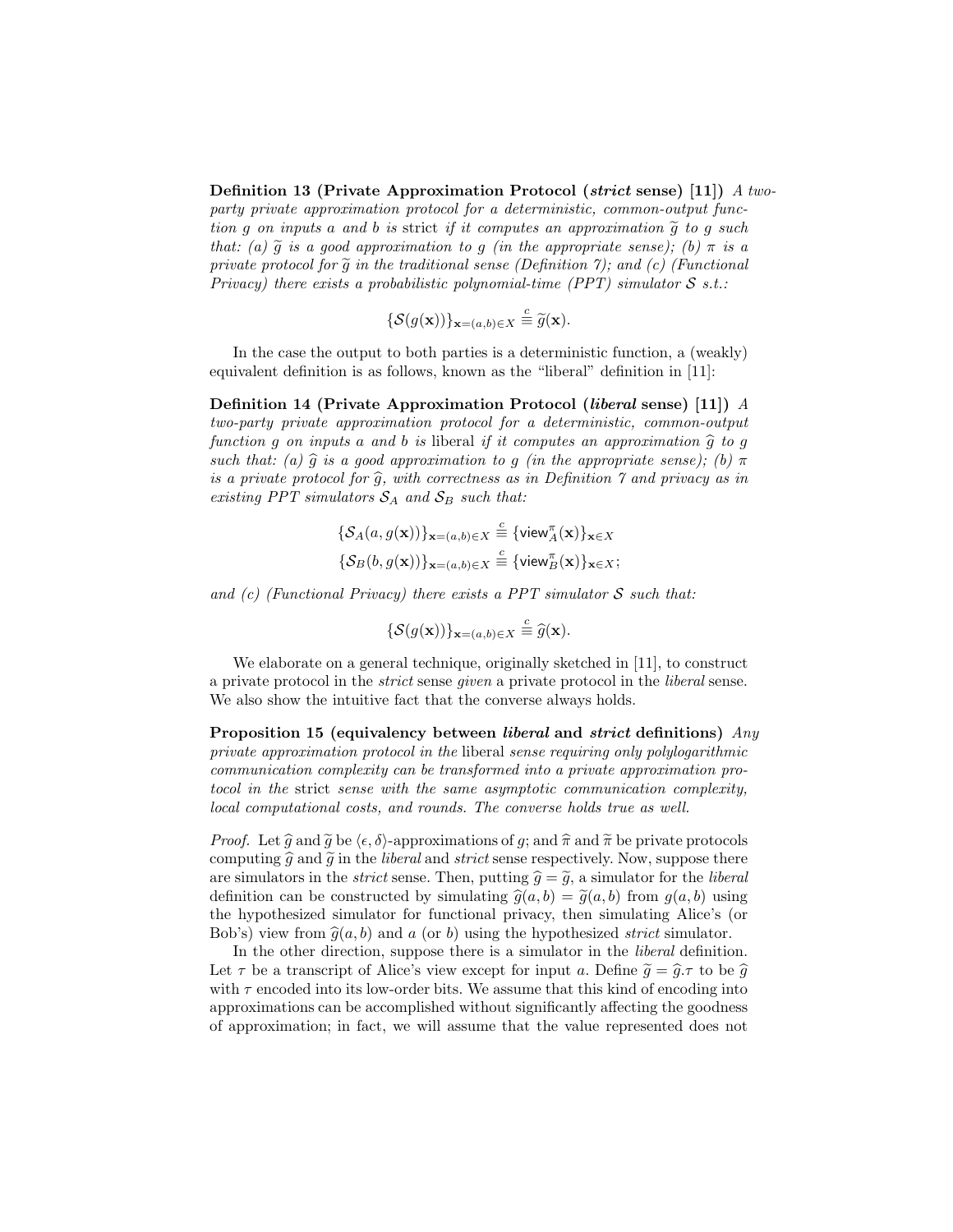change at all, even if the "approximate" value is zero—that is,  $\tau$  is auxiliary data rather than an actual part of the value of  $\tilde{g}$ . Furthermore, since  $\tau$  is polylogarithmically bounded in the input size, the communication overhead of  $\tilde{g}$  over  $\hat{g}$ is at most the size of  $\tau$ , since a protocol for  $\hat{g}$  also serves as a protocol for  $\tilde{g}$ . It is trivial to simulate the protocol messages given a and  $\tilde{g}$ . Use the hypothesized simulator in the *liberal* definition to show functional privacy of  $\tilde{q}$ . simulator in the *liberal* definition to show functional privacy of  $\tilde{g}$ .

In Section 4, we apply the technique above of encoding the transcript into the low-order bits to the NORM\_ESTIMATION protocol from [15], originally presented in the liberal definition, to achieve a more secure version abiding by the strict definition. Furthermore, our Heavy Hitters result in Section 5 is formally proven in the strict sense using the same idea.

# 4 Private Euclidean Norm estimation

We consider the setting in which Alice and Bob hold integer-valued vectors  $a$ and b respectively, each of dimension  $N$ . In [15], the authors provided a protocol for privately approximating the Euclidean norm of the vector difference  $||c|| =$  $||a - b||$  as well as the similar vector sum. Before we present our enhancements, it is instructive to review the inner workings of their protocol and its guarantees, given in Protocol 1 and Proposition 16 respectively.

#### norm estimation

Inputs: N-dimensional vectors a and b with integer values in the range  $[-M, M]$ . Output: An  $\langle \epsilon, \delta \rangle$ -approximation of  $||c||^2$ , where  $c = a - b$ .

- 1. Alice and Bob exchange a seed of a pseudorandom generator G and generate a pseudorandom orthonormal matrix A.
- 2. Set  $T = T_{\text{max}} = NM^2$
- 3. Repeat ({Assertion:  $||c||^2 \le T$ })
	- (a)  $\forall j \in [l]$ , a secure circuit with ROM (with lookup tables on Aa and Ab) independently generates random coordinates  $i_j$ , computes  $(Ax)_{i_j}^2$ , and independently generates  $z_j$  from a Bernoulli $(N(Ax)_{i_j}^2/(TB))$  distribution.
- (b)  $T = T/2$ 4. Until  $\sum_i z_i \ge l/(4B)$  or  $T < 1$
- 5. Output  $E = (2TB)/l \cdot \sum_i z_i$  as an estimate of  $||c||^2$ .

# **Protocol 1:** Private approximation protocol of the square  $l_2$  difference [15].

**Proposition 16** (Private  $l_2$  approximation [15]) Suppose Alice and Bob have integer-valued vectors a and b in  $[-M, M]^N$  and let  $c = a - b$ . Fix distortion  $\epsilon$ and security parameter  $k$ . There is a protocol NORM ESTIMATION that computes an approximation  $||c||_2$  to the Euclidean norm of the vector difference,  $||c||_2$ , such that it (a) outputs  $\frac{1}{1+\epsilon} ||c||_2 \leq ||c||_{\infty} \leq ||c||_2$ ; (b) requires  $\text{poly}(k \log(M)N/\epsilon)$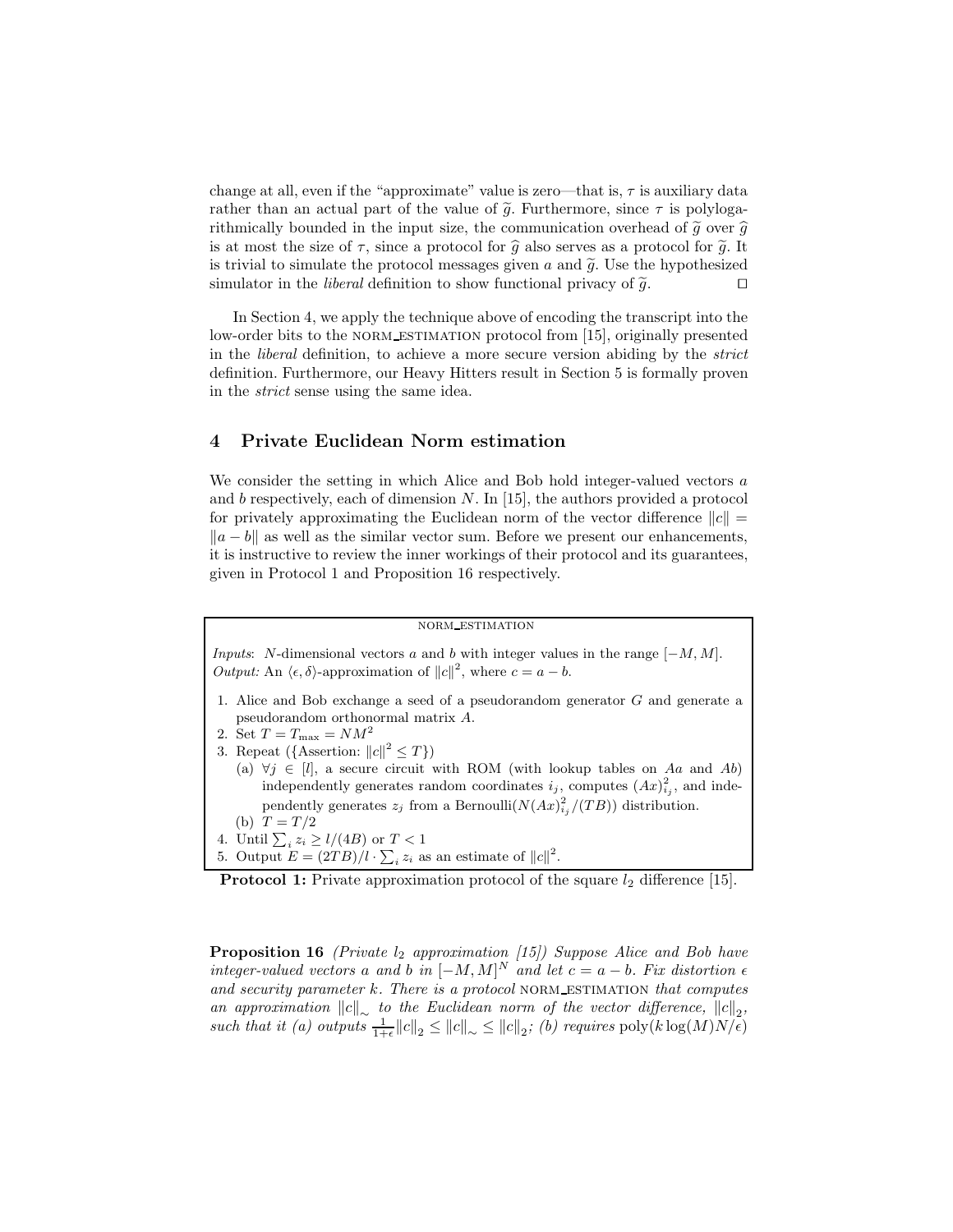local computation,  $poly(k \log(M) \log(N)/\epsilon)$  communication, and  $O(1)$  rounds; and (c) is a private approximation protocol for  $||c||_2$  in the liberal sense.

Furthermore, the protocol's only access to a and b is through the matrixvector products Aa and Ab, where A is a pseudorandom matrix known to both players. The access is possible through evaluating a circuit with ROM securely; i.e. a circuit with lookup gates on inputs Aa and Ab (see Proposition 9).

Observe that although the communication complexity of this protocol is low, the computational complexity of their protocol is quadratic in the vector dimension N. The protocol multiplies the matrix A, which has  $\Theta(N^2)$  degrees of freedom by the input vectors a and b, thus requiring  $\Omega(N^2)$  computations. Before we present our enhancements to Protocol 1, we first sketch the intuition behind its construction, correctness and privacy guarantees.

In [20], the authors have shown that picking a random  $N \times N$  orthonormal matrix A from a distribution defined by the Haar measure ensures that each component of  $Ax$ , for any vector x, is tightly concentrated around its root mean square,  $||x||/\sqrt{N}$ . Formally, there exists a  $c > 0$  such that

$$
\Pr\left[|(Ax)_i| \ge t ||x|| / \sqrt{N}\right] \le e^{-ct^2} \tag{1}
$$

holds for any  $i = 1, ..., N$ , any  $t > 1$  and any  $x \in \mathbb{R}^N$ . This transformation ensures that the "mass" of vector x is uniformly spread among the  $N$  coordinates while preserving the vector norm, i.e.  $||x|| = ||Ax||$ . Protocol 1 uses this fact and constructs A using pseudorandom generators instead, guaranteeing nonetheless that  $(1 - 2^{-\Theta(k)}) ||x||^2 \le ||Ax||^2 \le ||x||^2$  holds except with  $neg(k, N)$ probability. Note that with each component tightly concentrated around the root mean square, one can construct an unbiased sample estimator which is an  $\langle \epsilon, \delta \rangle$ approximation by straightforward application of Chernoff bounds. However, to achieve privacy, the protocol must sample the coordinates  $(Ax)_i$  obliviously as to prevent either party from learning the sampled values (it does so by using a secure circuit with ROM; see Section 2.2). Furthermore, the protocol ensures that the final estimate E depends only on  $||x||$  by using Bernoulli trials to squash the higher moments of  $E$ , thus preventing non-simulatable information from leaking. In particular, this also achieves Functional Privacy as needed in Definition 14. For its correctness argument, the protocol guarantees that each  $z_j$  has enough information to approximate  $l_2(x)$  tightly by scaling the Bernoulli trials by a loop variable T and exiting the loop when the sum of the trials is large enough for tight estimation. We refer the reader to [15] for complete analysis of Protocol 1.

### 4.1 Faster Approximation

As argued in the last Section, the computation bottleneck of Protocol 1 is the multiplication of the pseudorandom matrix  $A$  by the input vectors  $a$  and  $b$ . Computing Aa (and Ab) requires  $\Omega(N^2)$  due to the  $\Theta(N^2)$  degrees of freedom of matrix A. We recall that this multiplication step is crucial for both the correctness and privacy guarantees. The matrix transformation ensures that the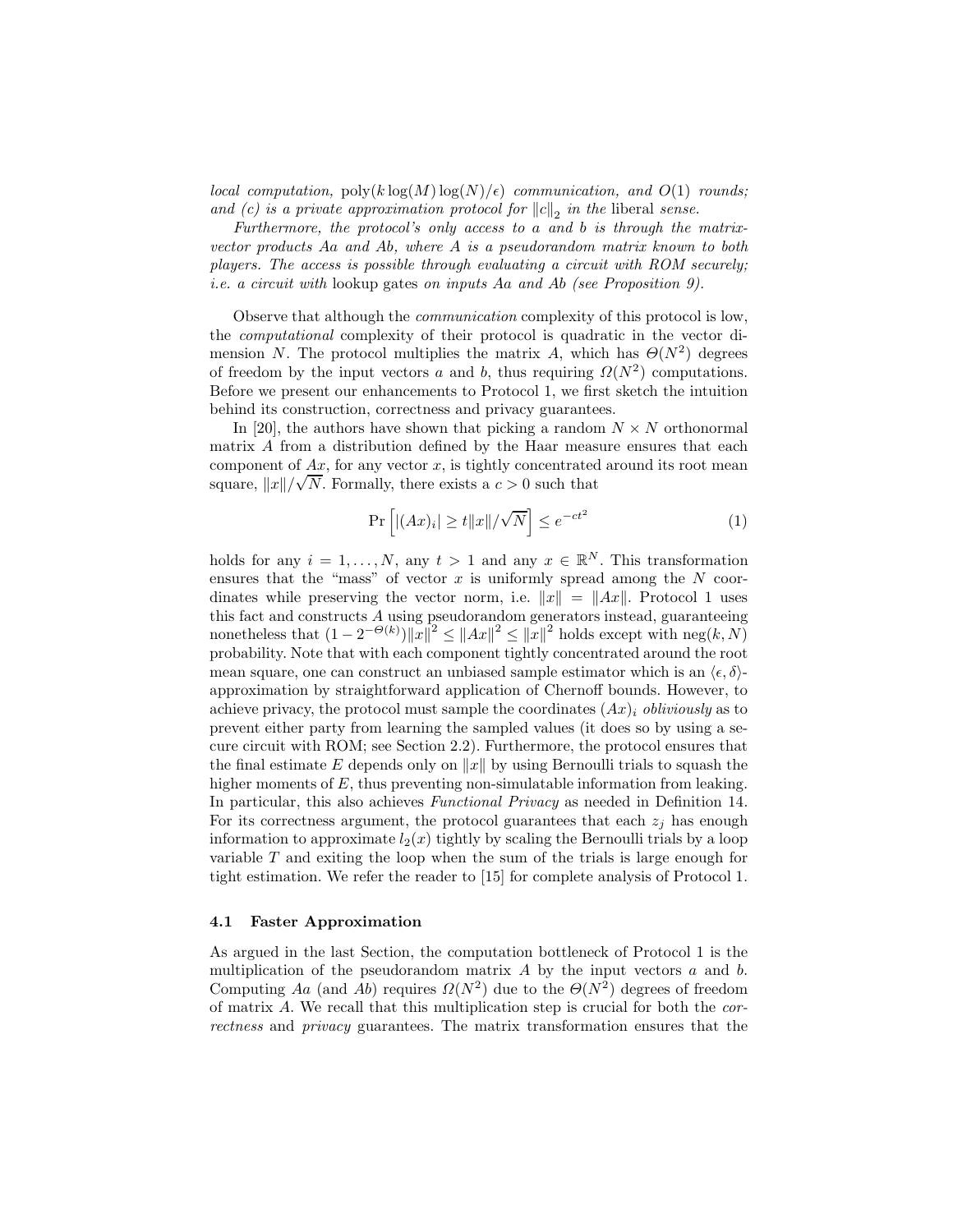"mass" of the vector is uniformly spread among all coordinates while preserving the norm. Such process allows a circuit to sample logarithmic many coordinates for a tight estimation of the same norm. Preserving the norm ensures that the Bernouilli trials can be simulated for the privacy proof.

We perform a similar but faster matrix transformation on Alice and Bob's input vectors. The transformation also spreads the "mass" of the vector uniformily and preserves the vector norms as required by the correctness and privacy arguments of Protocol 1. However, our matrix multiplication takes only  $O(N \log N)$ time as opposed to  $\Omega(N^2)$ .

Our approach, based on the technique of Ailon and Chazelle [1], is to randomly choose from a "sufficiently random" family of easily computable orthonormal transformations, as follows. Given a vector  $x = (x_1, x_2, \ldots, x_N)$ , we flip the sign of each  $x_i$  independently with probability  $1/2$  and then apply a Hadamard transform to it, yielding a new vector  $x^*$ . Thus we choose uniformly from a family of  $2^N$  linear transformations, each corresponding to a choice of which variables to sign-flip. Since the Hadamard transform is orthonormal and can be computed in  $O(N \log N)$  time, it follows that each transformation in our family is orthonormal and computable in  $O(N \log N)$  time, as flipping the sign of a variable is an orthonormal transformation with trivial computational overhead.

Next, we observe that each  $x_j^*$ , viewed in isolation, is a random linear combination of signed and unsigned  $x_i$ 's, scaled by  $1/\sqrt{\frac{N}{N}}$ . We prove that each  $x_i^*$  is not larger than the root mean square of x, or  $||x||/\sqrt{N}$ , with high probability. Thus, we achieve a similar bound for each coordinate  $(Ax)_i$  as in equation Eq. (1), which suffices for the *correctness* and *privacy* proofs of the original protocol.

The following lemma summarizes the above discussion and claims.

**Lemma 1.** Let x and x' be vectors of dimension N, with each  $x_i'$  being the result of flipping the signal of the corresponding  $x_i$  with probability 1/2. Then, for any  $\lambda > 0$ , applying a Hadamard transform to vector x', yielding  $x^* = \frac{1}{\sqrt{2}}$  $\frac{1}{N}H_Nx'$ , where  $H_N$  is the  $N \times N$  Hadamard matrix, we have that

$$
\Pr\left[|x_i^*| \ge \lambda \frac{|x|}{\sqrt{N}}\right] \le 2e^{-\lambda^2/2}.\tag{2}
$$

*Proof.* We analyze the case for a particular  $x_j^*$ , for  $j \in [1, N]$ . Let  $Z_1, \ldots, Z_N$ be independent variables such that  $Z_i = (\zeta_i x_i)/\sqrt{N}$ , where  $\zeta_i \in_R \{+1, -1\}.$ Here,  $\epsilon_R$  denotes drawing each  $\zeta_i$  independently and uniformily at random. Note that  $E[Z_i] = 0$ . Now, let  $S = \sum_i^N Z_i$ . We then define a martingale sequence  $X_0, X_1, \ldots, X_N$  by setting  $X_0 = E[S]$  and, for  $i \in [1, N]$ ,  $X_i =$  $E[S|Z_1, \ldots, Z_i]$ . We now apply Azuma's inequality as follows. Recall that for a martingale sequence  $X_0, X_1, \ldots, X_N$  s.t.  $|X_k - X_{k-1}| \leq c_k$ ,  $\Pr[|X_t - X_0| \geq \lambda] \leq$  $2 \exp \left(-\frac{\lambda^2}{2 \sum_{k=1}^t} \right)$  $2\sum_{k=1}^t c_k^2$ for any  $t \geq 0$  and any  $\lambda > 0$ . For our martingale difference sequence let  $c_k = |X_k - X_{k-1}|$  and thus we get

$$
\Pr\left[|X_N - X_0| \ge \lambda \frac{|x|}{\sqrt{N}}\right] \le 2 \exp\left(-\frac{\lambda^2}{2} \frac{|x|^2}{N} \frac{1}{\sum_{k=1}^N c_k^2}\right). \tag{3}
$$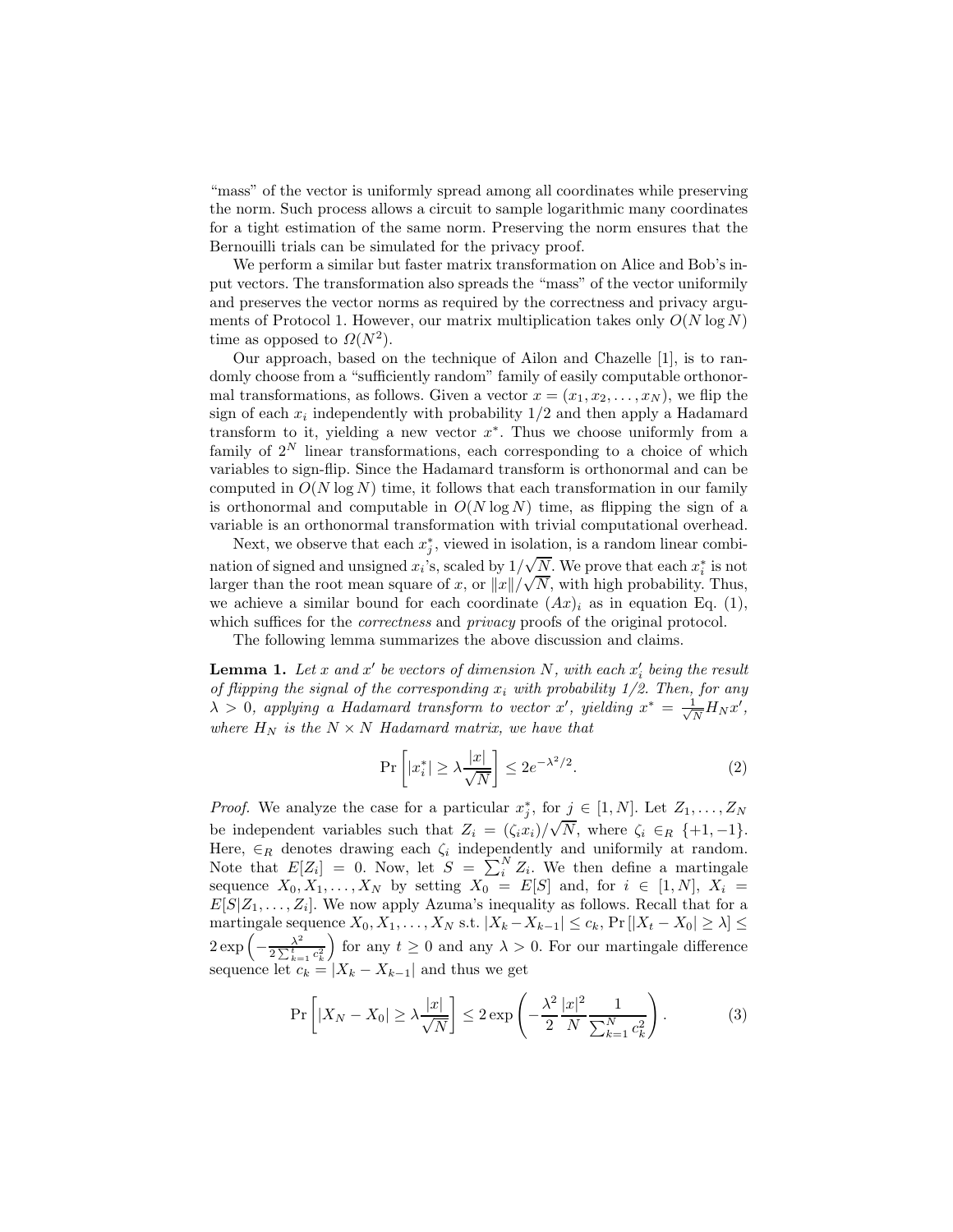Thus, to prove Eq. (2) it suffices to show that  $\sum_{k=1}^{N} c_k^2 \leq |x|^2/N$ . Note that  $X_k - X_{k-1} = Z_k = (\zeta_k x_k)/\sqrt{N}$ , and thus  $\sum_{k=1}^N \frac{z_k-1}{c_k^2} = \sum_{k=1}^N (X_k - X_{k-1})^2 =$  $\sum_{k=1}^{N} \left( \frac{\zeta_k x_k}{\sqrt{N}} \right)$  $\Big)^2 = \frac{|x|^2}{N}$  $\frac{x_1}{N}$ . Therefore, applying it to Eq. (3) guarantees Eq. (2).  $\Box$ 

## 4.2 More Secure Approximation

In [15], the authors have shown that Protocol 1 is secure in the liberal sense. They provided the NORM ESTIMATION simulator that guarantees both functional privacy and private computation of protocol  $\hat{\pi}$  (Protocol 1) computing an approximation  $\hat{g}$  of  $g = ||x||^2$ . Their simulator receives the exact output  $||x||^2$  for generating the protocol transcripts. To be secure in the strict sense, besides showing functional privacy, one must provide a simulator that is able to produce computationally indistingishable views from Alice's and Bob's without access to the exact output, but *only* to the approximation output  $\hat{g}$  (see Definition 13). The original NORM ESTIMATION simulator from [15] is shown next.

norm estimation simulator Input:  $||x||^2$ Output: a computationally indistinguishable distribution from Protocol 1 1. Generate a random seed of G 2. Set  $T = T_{\text{max}} = nM^2$ 3. Repeat: (a)  $\forall j \in [l]$ , independently generate  $z_j$  from a Bernoulli $(||x||^2/(TB))$  distribution (b)  $T = T/2$ 4. Until  $\sum_i z_i \ge l/(4B)$  or  $T < 1$ 5. Output  $E = (2TB)/l \cdot \sum_i z_i$ 

Simulator 1: The NORM ESTIMATION simulator from [15].

Simulator 1 above guarantees that the probabilities of the Bernoulli trials from the real and simulated views differ only by  $neg(k, N)$ . Thus, given access to the exact and approximate outputs,  $g(x)$  and  $\hat{g}(x)$  respectively, all messages exchanged —the seed, the oblivious transfer (OT) invocations by the secure circuit, and the output—are simulatable. Specifically, the final value of  $T$  is also simulatable. Note that simulating the final value of  $T$  is crucial to the privacy argument. If the number of invocations made by the secure circuit differ between the real and simulated views, the distribution on the resulting transcripts will no longer be indistinguishable. Furthermore, observe that the *exact* output  $q(x)$ is necessary for simulating such number of steps since its magnitude dictates the loop exit condition. Clearly, using  $\hat{g}(x) = (1 \pm \epsilon) ||x||^2$  to replace  $g(x) = ||x||^2$  in the Bernoulli trials would make the probabilities differ by a factor in the order of  $O(\epsilon)$ , a non-negligible factor in our security setting; i.e. we expect  $O(2^{-\Theta(k)})$ .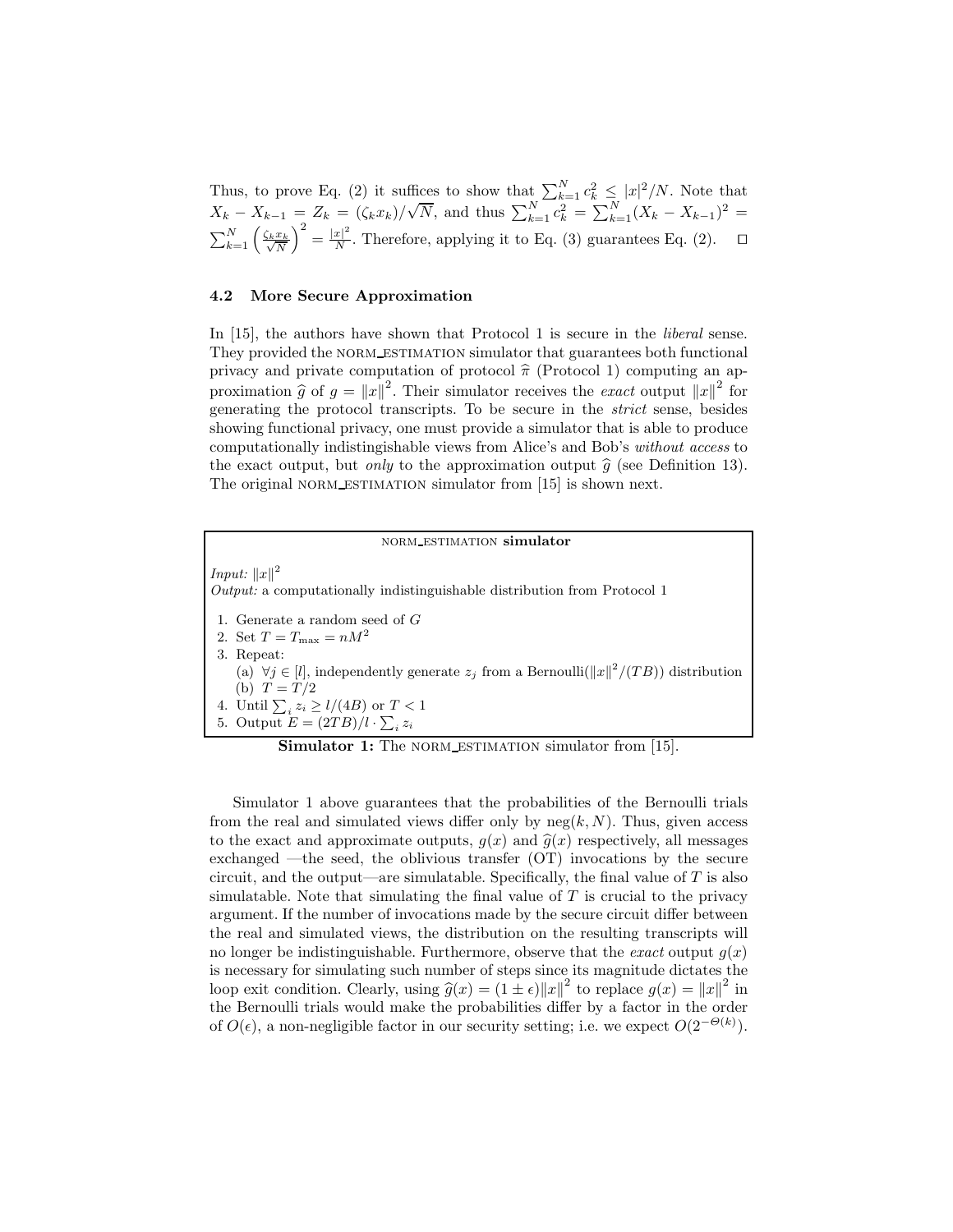Nonetheless, we show how can we transform this *liberal* protocol into a *strict* one, by using the general technique outlined in Section 3. We define a new approximation function  $\tilde{g}$  based on  $\hat{g}$ . Let  $\hat{\tau}$  denote the transcript of protocol  $\hat{\pi}$ and let  $\tilde{g} = \hat{g}.\hat{\tau}$ , meaning that the output of the new approximation function is the output of the original approximation function  $\hat{g}$  concatenated to the entire transcript of protocol  $\hat{\pi}$  (one can view  $\hat{\tau}$  as encoded into the low-order bits of the approximation—in which case we assume the goodness of approximation is not substantially changed—or, alternatively, as auxiliary data and not part of the output itself). The transcript  $\hat{\tau}$  in this case is just a concatenation of the seed used for the pseudorandom generator, all OT invocations by the secure circuit, and the final approximate output. Thus, the communication costs at most doubled; and thus still remain asymptotically  $\text{poly}(k \log(M) \log(N)/\epsilon)$ .

Let the new protocol  $\tilde{\pi}$  computing  $\tilde{q}$  be identical to  $\hat{\pi}$  with the additional output of  $\hat{\tau}$  along with  $\hat{g}$ . It remains to show that  $\tilde{\pi}$  can be privately computed. We thus create Simulator 2, which clearly generates indistinguishable views for Alice and Bob, since all messages exchanged in protocol  $\tilde{\pi}$  are simulated properly: the random seed messages, a matching number of OT calls as well as the final output. Finally, it is clear that  $\tilde{g}$  is functionally private to g since one can use the NORM ESTIMATION simulator to output  $\hat{\tau}$  along with  $\hat{g}(x)$  given only  $g(x) = ||x||$ .

#### $\widetilde{\pi}$  simulator

**Input:**  $\widetilde{g}(x) = \widehat{g}(x).\widehat{\tau}$ **Output:** a computationally indistinguishable transcript from  $\tilde{\pi}(x)$ 

- 1. Extract  $\hat{q}(x)$  and  $\hat{\tau}$  from the input  $\tilde{q}(x) = \hat{q}(x) \cdot \hat{\tau}$
- 2. Extract the random seed for the pseudorandom generator from  $\hat{\tau}$  and send it to the other party.
- 3. Simulate the OT calls from Step 3 in Protocol 1 by playing back the messages exchanged in  $\hat{\tau}$ .
- 4. Output  $\tilde{g}(x)$

**Simulator 2:** Simulator for  $\widetilde{\pi}$ .

# 5 Private Euclidean Heavy Hitters

Consider the same input setting from the previous Section. Here, both parties want to learn a representation  $\tilde{c} = \sum_{t \in T_{\text{out}}} t$  such that  $||c - \tilde{c}||_2^2 \leq (1 +$  $\epsilon$ )|| $c - c_{\rm opt}$ || $\frac{2}{2}$  $\frac{2}{2}$  and such that at most  $c_{\text{opt}}$  and  $||c||_2$  is revealed. Unless otherwise stated, we consider the private Euclidean Heavy Hitters problem as simply the private Heavy Hitters problem. A protocol is given in Figure 2.

#### 5.1 Analysis

First, to gain intuition, we consider some easy special cases of the protocol's operation. For our analysis, assume that the terms in  $c$  are already positive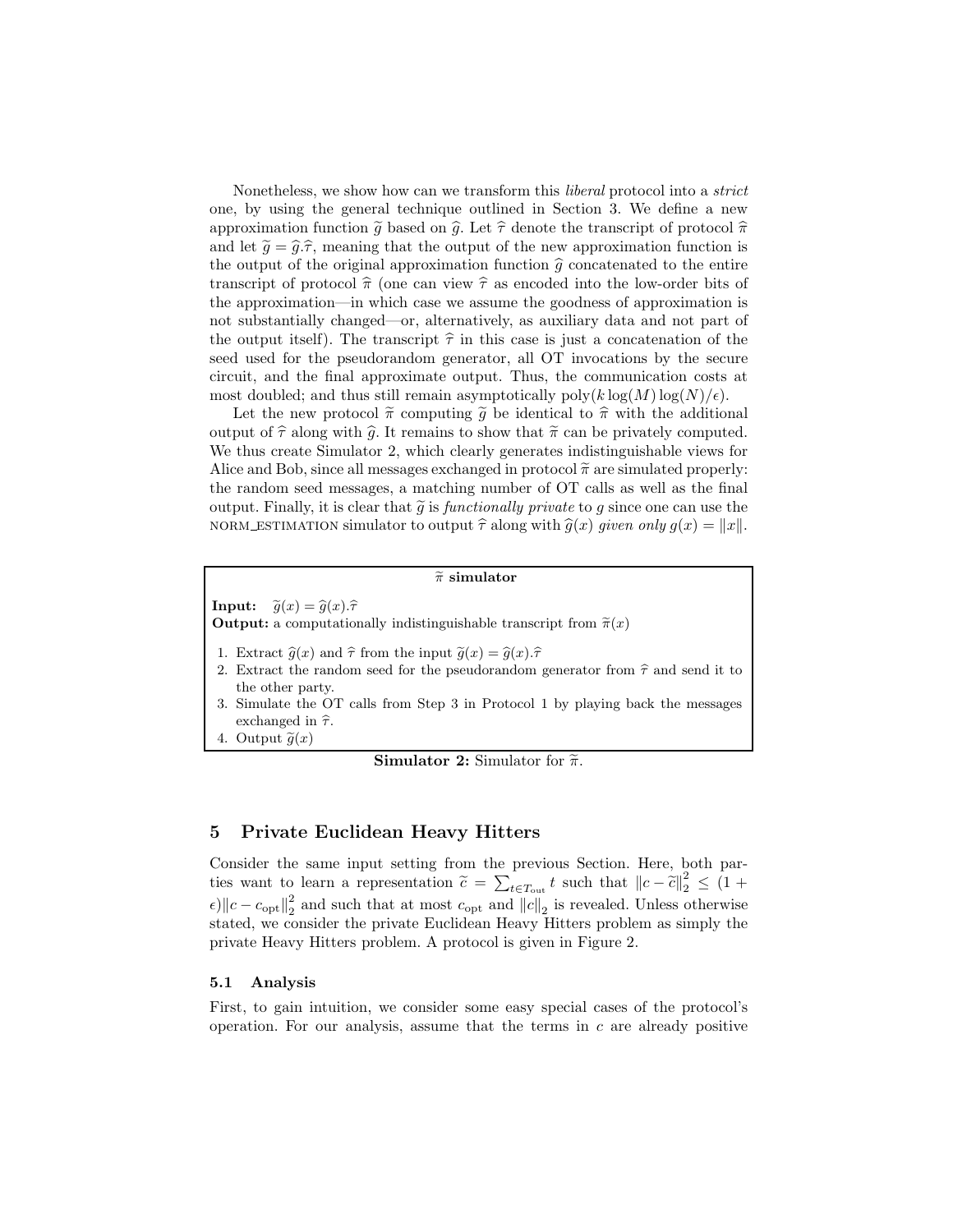and in decreasing order,  $c_0 > c_1 > \cdots > c_{N-1} > 0$ . We will be able to find the coefficient value of any desired term, so we focus on the set of indices. Let  $I_{\text{opt}} = \{0, 1, 2, \ldots, B - 1\}$  denote the set of indices for the optimal B terms. The set I of indices is defined in Figure 2. Thus  $Q_{c,B,\theta} \subseteq Q_{c,B,\frac{\theta}{1+\epsilon}} \subseteq I_{\text{opt}}$  and  $Q_{c,B,\frac{\theta}{1+\epsilon}} \subseteq I.$ 

The ideal output is  $I_{\text{opt}}$ , though any superset of  $Q_{c,B,\theta}$  suffices to get an approximation with error at most  $(1 + \epsilon)$  times optimal. This includes the set  $I \supseteq Q_{c,B,\theta}$  that the non-private algorithm has recovered. The set  $I_B$  of the largest B terms indexed by I contains  $Q_{c,B,\theta}$ , so  $I_B$  is a set of at most B terms with error at most  $(1+\epsilon)$  times optimal. If  $|Q_{c,B,\theta}| = B$ , then  $I_B = Q_{c,B,\theta} = I_{\text{opt}}$ , and  $I_B$  is a private and correct output.

## private heavy hitters

- Known parameters:  $N, M, B, \epsilon, k$ , which determine  $\theta = \frac{\epsilon}{B(1+\epsilon)}$  and  $B'$ .
- Inputs: N-dimensional vectors a and b with integer values in the range  $[-M, M]$ . − *Output*: With probability at least  $1 - 2^{-k}$ , a set  $T_{\text{out}}$  of at most B terms, such 2 2
- that  $||c \sum_{t \in T_{\text{out}}} t||$  $\frac{2}{2} \leq (1+\epsilon) \|c - \sum_{t \in T_{\text{opt}}} t\|$ 2 .
- 1. Exchange pseudorandom seeds (in the clear). Generate measurement matrices  $R_1$ and  $R_2$ . Alice locally constructs sketches  $R_1a$  and  $R_2a = (R_2^0a, R_2^1a, \dots R_2^{B-1}a)$ , where the matrix  $R_1$  is used for a non-private Euclidean Heavy Hitters and the matrix  $R_2 = (R_2^0, R_2^1, \ldots, R_2^{B-1})$  is used for B independent repetitions of NORM ESTIMATION. Bob similarly constructs  $R_1b$  and  $R_2b$ .

2. Using general-purpose SMC, do

- Use an existing (non-private) Euclidean Heavy Hitters protocol to get, from  $R_1a$  and  $R_1b$ , a secret-sharing of a superset I of  $Q_{c,B,\frac{\theta}{1+\epsilon}}$ , in which I has exactly  $B' \le \text{poly}(\log(N), \log(M), B, k, 1/\epsilon)$  indices. (Pad, if necessary.)
- 3. Use PRIVATE-SAMPLE-SUM to compute, from  $I, a$ , and  $b$ , secret-shared values for each index in I. Let T denote the corresponding set of secret-shared terms. (Both the index and value of each term in T is secret shared.) Enumerate I as  $I =$  $\{i_0, i_1, \ldots\}$  with  $t_{i_0} > t_{i_1} > \cdots$ .
- 4. Using SMC, do
	- for  $j = 0$  to  $B 1$ 
		- (a) From  $R_2^j$ ,  $R_2^j$ a,  $R_2^j$ b,  $t_0, t_1, \ldots, t_{i_{j-1}}$ , sketch  $r_j = c (t_{i_0} + t_{i_1} + \cdots + t_{i_{j-1}})$ as  $R_2^j r_j = (R_2^j a + R_2^j b - R_2^j (t_{i_0} + t_{i_1} + \cdots + t_{i_{j-1}})).$
		- (b) use NORM\_ESTIMATION to estimate  $||r_j||_2^2$  as  $||r_j||_\infty^2$ , satisfying  $\frac{1}{1+\epsilon}||r_j||_2^2 \leq$  $||r_j||^2_{\sim} \leq ||r_j||_2^2.$
		- (c) If  $|c_{i_j}|^2 < \theta ||r_j||^2_{\sim}$ , break (out of for-loop)
		- (d) Output  $t_j$
- 5. Encode the pseudorandom seeds for  $R_1$  and  $R_2$  into the low-order bits of the output or (as we assume here) provide  $R_1$  and  $R_2$  as auxiliary output.

Protocol 2: Protocol for the Euclidean Heavy Hitters problem.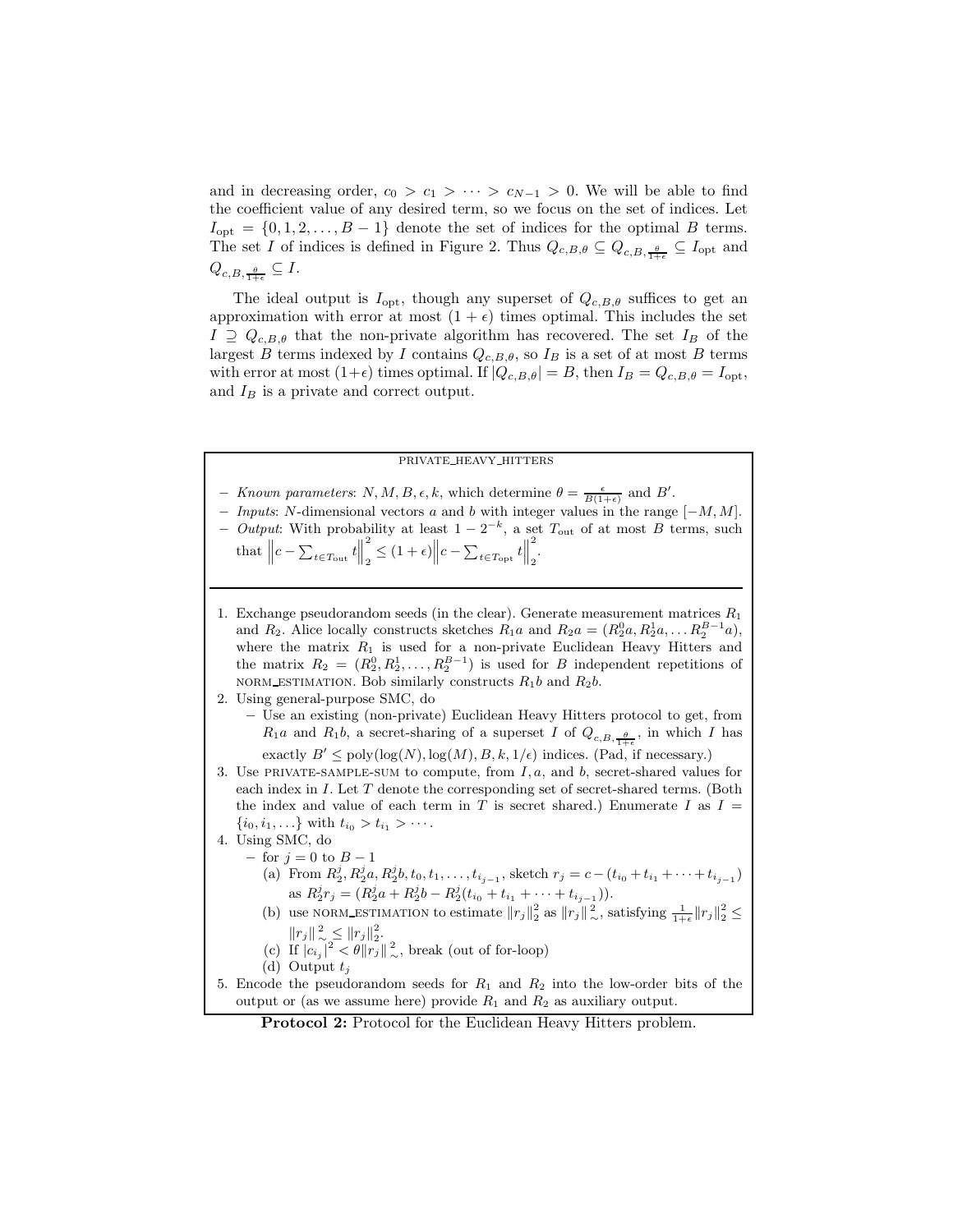The difficulty arises when  $|Q_{c,B,\theta}| < B$ , in which case some of  $I_B$  may be arbitrary and should not be allowed to leak. So the algorithm needs to find a private subset  $I_{\text{out}}$  with  $Q_{c,B,\theta} \subseteq I_{\text{out}} \subseteq I_B$ . The challenge is subtle. Let s denote  $|Q_{c,B,\theta}|$ . If the algorithm knew s, the algorithm could easily output  $Q_{c,B,\theta}$ , which is the indices of the top s terms, a correct and private output. Unfortunately, determining  $Q_{c,B,\theta}$  or  $s = |Q_{c,B,\theta}|$  requires  $\Omega(N)$  communication (see Section 5.2), so we cannot hope to find  $Q_{c,B,\theta}$  exactly. Non-private norm estimation can be used to find a subset  $I_{\text{out}}$  with  $Q_{c,B,\theta} \subseteq I_{\text{out}} \subseteq Q_{c,B,\frac{\theta}{1+\epsilon}} \subseteq I_{\text{opt}}$ , which is correct, but not quite private. Given  $|I_{\text{out}}|$ , the contents of  $I_{\text{out}} \subseteq I_{\text{opt}}$ are indeed private, but the *size* of  $I_{\text{out}}$  is, generally, non-private. Fortunately, if we use a *private* protocol for norm estimation,  $|I_{\text{out}}|$  remains private. We now proceed to a formal analysis.

**Theorem 17.** Protocol PRIVATE HEAVY HITTERS requires  $poly(N, log(M), B, k, 1/\epsilon)$ local computation,  $\text{poly}(\log(N), \log(M), B, k, 1/\epsilon)$  communication, and  $O(1)$  rounds.

Proof. By existing work, all costs of Steps 1 to 3 are as claimed. Now consider Step 4. Observe that the function being computed there has inputs and outputs of size bounded by  $poly(log(N), log(M), B, k, 1/\epsilon)$  and takes time polynomial in the size of its inputs. In particular, the instances of NORM ESTIMATION do not start from scratch with respect to a or b; rather, they pick up from the precomputed short sketches  $R_2a$  and  $R_2b$ . It follows that this function can be wrapped with SMC, preserving the computation and communication up to polynomial blowup in the size of the input and keeping the round complexity to  $O(1)$ .  $\square$ 

We now turn to correctness and privacy. Let  $I_{\text{out}}$  denote the set of indices corresponding to the set  $T_{\text{out}}$  of output terms.

Theorem 18. Protocol PRIVATE\_HEAVY\_HITTERS is correct.

Proof. The correctness of Steps 2 and 3 follows from previous work. In Step 4, we first show that  $Q_{B,\frac{\epsilon}{B(1+\epsilon)}} \subseteq I_{\text{out}}$ . We assume that  $\frac{1}{1+\epsilon} ||r_j||_2^2 \le ||r_j||_\infty^2 \le ||r_j||_2^2$ we mst show that  $\mathcal{Q}_{B,\overline{B(\mathbf{I}+\epsilon)}} \geq 2$  out. We assume that  $1+\epsilon \|f\|_2 \geq \|f\|_2 \geq \|f\|_2$  always holds; by Proposition 16, this happens with high probability. Thus, if  $|c_{i_j}|^2 \geq \frac{\epsilon}{B(1+\epsilon)} \|r_j\|_2^2$ <sup>2</sup>, then  $|c_{i_j}|^2 \ge \frac{\epsilon}{B(1+\epsilon)} ||r_j||_2^2 \ge \frac{\epsilon}{B(1+\epsilon)} ||r_i||_{\infty}^2$ . By construction,  $Q_{B,\frac{\epsilon}{B(1+\epsilon)}} \subseteq I$ . A straightforward induction shows that, if  $j \in Q_{B,\frac{\epsilon}{B(1+\epsilon)}},$  then iteration j outputs  $t_{i_j}$  and the previous iterations output exactly the set of the j larger terms in I. By Proposition 4, since  $I_{\text{out}}$  is a superset of  $Q_{B,\frac{\epsilon}{B(1+\epsilon)}},$  if  $\widetilde{c} = \sum_{j \in I_{\text{out}}} c_{i_j} \delta_{i_j}$ , then  $\|\widetilde{c} - c\|_2^2 \le (1 + \epsilon) \|c_{\text{opt}} - c\|_2^2$  $\frac{2}{2}$ , as desired.  $\Box$ 

Before giving the complete privacy argument, we give a lemma, similar to the above. Suppose a set  $P$  of indices is a subset of another set  $Q$  of indices. We will say that P is a prefix of Q if  $i \in P, t_j > t_i$ , and  $j \in Q$  imply  $j \in P$ .

**Lemma 2.** Output set  $I_{\text{out}}$  is a prefix of  $Q_{B, \frac{\epsilon}{B(1+\epsilon)^2}}$  except with probability  $2^{-k}$ . *Proof.* Note that  $Q_{B,\frac{\epsilon}{B(1+\epsilon)^2}}$  is a subset of I and  $Q_{B,\frac{\epsilon}{B(1+\epsilon)^2}}$  is a prefix of the universe, so  $Q_{B, \frac{\epsilon}{B(1+\epsilon)^2}}$  is a prefix of I. The set  $I_{\text{out}}$  is also a prefix of I. Thus, of the sets  $I_{\text{out}}$  and  $Q_{B, \frac{\epsilon}{B(1+\epsilon)^2}}$ , one is a prefix of the other (or they are equal).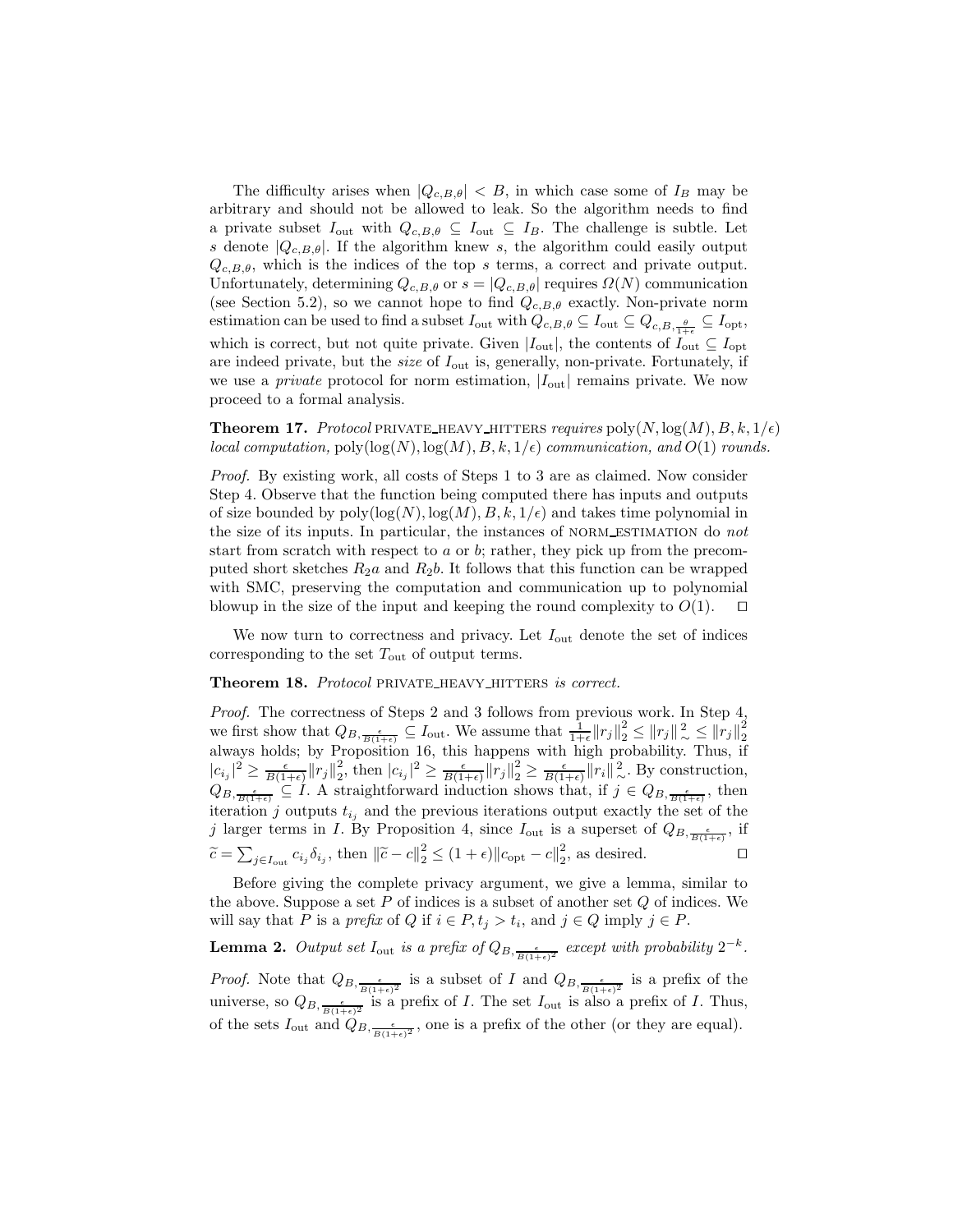So suppose, toward a contradiction, that  $Q_{B, \frac{\epsilon}{B(1+\epsilon)^2}}$  is a proper prefix of  $I_{\text{out}}$ . Let  $q = \left| Q_{B, \frac{\epsilon}{B(1+\epsilon)^2}} \right|$  $\Big|$ , so q is the least number such that  $i_q$  is not in  $Q_{B,\frac{\epsilon}{B(1+\epsilon)^2}}$ . If the protocol halts before considering q, then  $I_{\text{out}} \subseteq Q_{B, \frac{\epsilon}{B(1+\epsilon)^2}}$ , a contradiction. So we may assume that  $q < B$  (so the for-loop doesn't terminate). Then, by definition of  $Q_{B,\frac{\epsilon}{B(1+\epsilon)^2}}$ , we have  $|c_{i_q}|^2 < \frac{\epsilon}{B(1+\epsilon)^2} \sum_{j\geq q} |c_{i_j}|^2$ . It follows that  $|c_{i_q}|^2 < \frac{\epsilon}{B(1+\epsilon)^2} \sum_{i\geq q} |c_i|^2 = \frac{\epsilon}{B(1+\epsilon)^2} ||r_q||_2^2 \leq \frac{\epsilon}{B(1+\epsilon)} ||r_q||_{\infty}^2$  $\sim$ <sup>2</sup>. Thus the protocol halts without outputting  $t_q$ , after outputting exactly  $Q_{B, \frac{\epsilon}{B(1+\epsilon)^2}}$ .

Finally, Theorem 19 ensures privacy and Theorem 20 summarizes our results.

# **Theorem 19.** Protocol PRIVATE\_HEAVY\_HITTERS leaks only  $||c||_2^2$  and  $c_{\text{opt}}$ .

*Proof.* With the random inputs  $R_1$  and  $R_2$  encoded into the output, it is straightforward to show that Protocol PRIVATE\_HEAVY\_HITTERS is a private protocol in the traditional sense that the protocol messages leak no more than the inputs and outputs. This is done by composing simulators for private-sample-sum and SMC. It remains only to show only that we can simulate the joint distribution on  $(\tilde{c}, R_1, R_2)$  given as simulator-input  $c_{opt}$  and  $||c||$ . We will show that  $R_1$ is indistinguishable from independent of the joint distribution of  $(\tilde{c}, R_2)$ , which we will simulate directly.

First, we show that  $R_1$  is independent. Except with probability  $2^{-\Omega(k)}$ , the intermediate set I is a superset of  $Q_{B, \frac{\epsilon}{B(1+\epsilon)^2}}$  and the norm estimation is correct. In that case, the protocol outputs a prefix of  $Q_{B, \frac{\epsilon}{B(1+\epsilon)^2}}$  and we get identical output if I is replaced by  $Q_{B, \frac{\epsilon}{B(1+\epsilon)^2}}$ . Also,  $Q_{B, \frac{\epsilon}{B(1+\epsilon)^2}}$  can be constructed from  $c_{\text{opt}}$  and  $||c||_2$ . Since the protocol proceeds without further reference to  $R_1$ , we have shown that the pair  $(\tilde{c}, R_2)$  is indistinguishable from being independent of  $R_1$ . It remains only to simulate  $(\tilde{c}, R_2)$ .

Note that the output  $\tilde{c}$  does depend non-negligibly on  $R_2$ . If  $|c_{i_j}|^2$  is very close to  $\theta ||r_j||_2^2$ <sup>2</sup>, then the test  $|c_{i_j}|^2 < \theta ||r_j||^2$  $\frac{2}{\gamma}$  in the protocol may succeed with probability non-negligibly far from 0 and from 1, depending on  $R_2$ , since the distortion guarantee on  $||r_j||^2_{\sim}$  is only the factor  $(1 \pm \epsilon)$ .

The simulator is as follows. Assume that the terms in  $c_{\text{opt}}$  are  $t_0, t_1, \ldots, t_{B-1}$ with decreasing order,  $t_0 > t_1 > \cdots > t_{B-1}$ . For each  $j \leq B$ , compute  $E_j = ||c - (t_0 + t_1 + \dots + t_{j-1})||_2^2 = ||c||_2^2 - ||t_0 + t_1 + \dots + t_{j-1}||_2^2$  $\frac{2}{2}$  and then run the NORM ESTIMATION simulator on input  $E_j$  and  $\epsilon$  to get a sample from the joint distribution  $(\widetilde{E}_j, \overline{R}_2)$ , where  $\widetilde{E}_j$  is a good estimate to  $E_j$ . Our simulator then outputs  $t_{i_j}$  if  $|c_{i_j}|^2 \geq \frac{\epsilon}{B(1+\epsilon)} \tilde{E}_j$ , and halts, otherwise, following the final for-loop of the protocol. Call the output of the simulator  $\widetilde{s} = \sum_j t_{ij} \delta_{ij}$ .

Again using the fact that a prefix of  $Q_{B, \frac{\epsilon}{B(1+\epsilon)^2}}$  is output, if  $j \in Q_{B, \frac{\epsilon}{B(1+\epsilon)^2}}$ , then  $i_j = j$ ; *i.e.*, the j<sup>th</sup> largest output term is the j<sup>th</sup> largest overall, so that, if j is output,  $E_j = ||r_j||_2^2$ <sup>2</sup>. Thus  $(E_j, R_2)$  is distributed indistinguishably from  $(\|r_j\|_{\infty}^2, R_2)$ . The protocol finishes deterministically using I and  $\|r_j\|_{\infty}^2$  and the simulator finishes deterministically using  $Q_{B,\frac{\epsilon}{B(1+\epsilon)^2}}$  and  $\widetilde{E}_j$ , but, since the pro-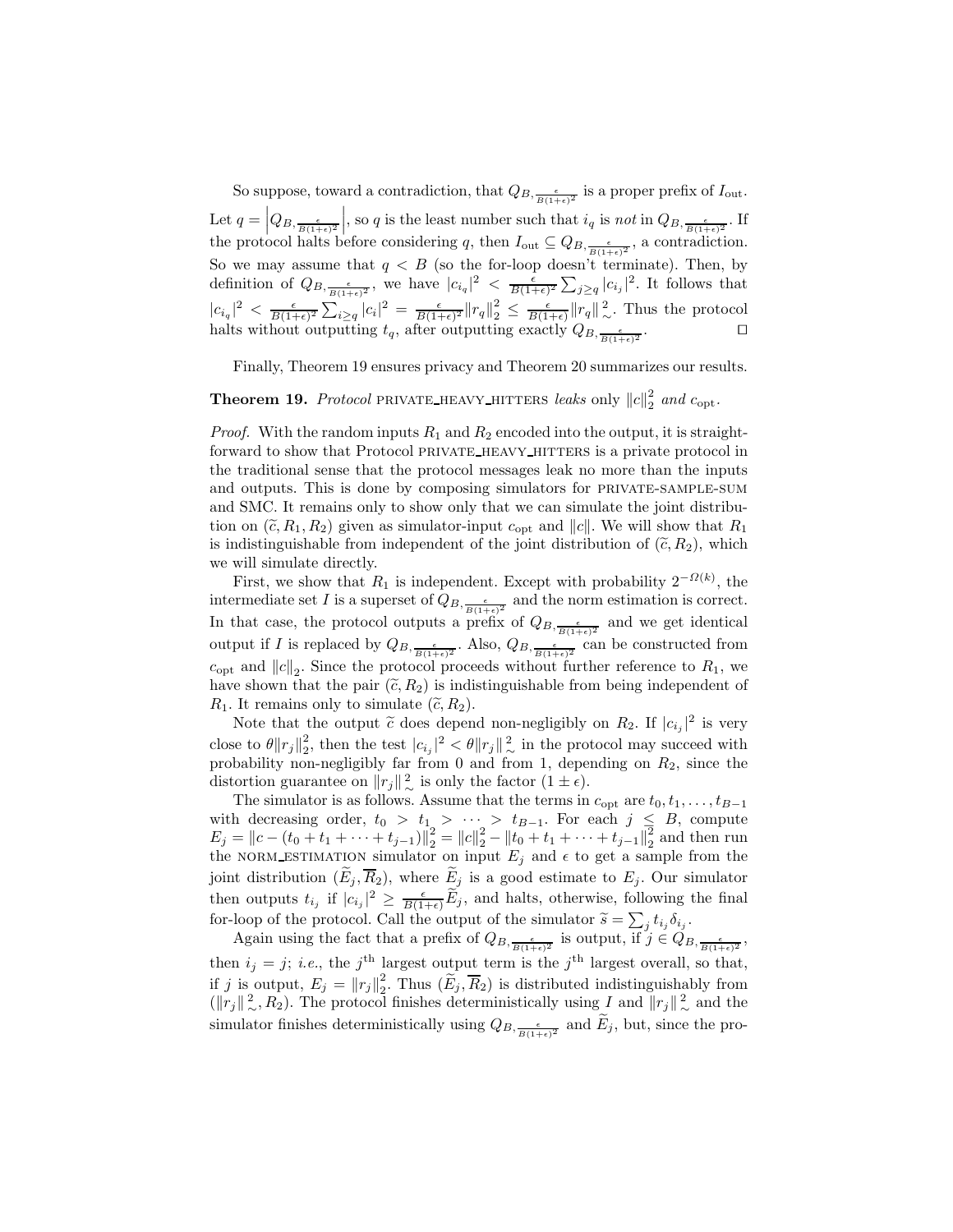tocol output is identical if I is replaced by  $Q_{B, \frac{\epsilon}{B(1+\epsilon)^2}}$ , the distributions on output  $(\tilde{c}, R_2)$  of the protocol and  $(\tilde{s}, \overline{R}_2)$  of the simulator are indistinguishable.  $\Box$ 

Theorem 20. Suppose Alice and Bob hold integer-valued vectors a and b in  $[-M, M]^N$ , respectively. Let B, k and  $\epsilon$  be user-defined parameters. Let  $c =$  $a + b$ . Let  $T_{\text{opt}}$  be the set of the largest B terms in c. There is a protocol, taking a, b, B k and  $\epsilon$  as input, that computes a representation  $\tilde{c}$  of at most B terms such that it: (a) outputs  $\tilde{c}$  with  $\|\tilde{c} - c\|_2 \le (1 + \epsilon) \|c_{\text{opt}} - c\|_2$ ; (b) uses  $poly(N, \log(M), B, k, 1/\epsilon)$  time,  $poly(\log(N), \log(M), B, k, 1/\epsilon)$  communication, and  $O(1)$  rounds; and (c) succeeds with probability  $1-2^{-k}$  and leaks only  $c_{opt}$ and  $||c||_2$  on security parameter k.

Corollary 21 With the same hyptotheses and resource bounds, there is a protocol that computes  $\tilde{c}$  and an approximation  $\|\tilde{c} - c\|_{\infty}$  to  $\|\tilde{c} - c\|_2$  such that  $\frac{1}{1+\epsilon} \|\tilde{c} - c\|_2 \leq \|\tilde{c} - c\|_{\infty} \leq \|\tilde{c} - c\|_2$  and the protocol leaks only  $c_{\text{opt}}$  and  $\|\tilde{c} - c\|_2$ .

*Proof.* Run the main protocol and output also  $\|\tilde{c} - c\|_{\infty}$ , computed in the course of the main protocol. Note that  $\|\tilde{c} - c\|_2^2 = \|c\|_2^2 - \|\tilde{c}\|_2^2$ of the main protocol. Note that  $\|\tilde{c} - c\|_2^2 = \|c\|_2^2 - \|\tilde{c}\|_2^2$  and both  $\|c\|_2$  and  $\tilde{c}$  are available to the main simulator (as input and output, resp.), so we can modify the main simulator to compute  $\|\tilde{c} - c\|_2^2$  $\frac{2}{2}$  as well.

#### 5.2 Lower Bounds

In this Section, we state some lower bounds for problems related to our main problem in this Section, such as computing an approximation to  $c_{opt}$  without leaking  $||c||_2$ . The results are straightforward, but we include Theorem 22 to motivate the approximation and Theorem 23 to motivate leakage of the Euclidean norm in protocols we present. The proofs, based on the set disjointness problem, will appear in the journal version of this article.

**Theorem 22.** There is an infinite family of settings of parameters  $M, N, B, k$ such that any protocol that computes the Euclidean norm exactly on the sum c of individually-held inputs a and b, uses communication  $\Omega(N)$ . Similarly, any protocol that computes the exact Heavy Hitters or computes the qualified set  $Q_{c,1,1}$  exactly uses communication  $\Omega(N)$ .

**Theorem 23.** There is an infinite family of settings of parameters  $M, N, B, k, \epsilon$ such that any protocol that solves the Euclidean Heavy Hitters problem on the sum c of individually-held inputs a and b, leaking only  $c_{\rm opt}$ , uses communication  $\Omega(N)$ . Furthermore, for an infinite class of inputs in which  $||c||_2$  is not constant, any such protocol either computes  $||c||_2$  or uses communication  $\Omega(N)$ .

# References

1. Nir Ailon and Bernard Chazelle. Approximate nearest neighbors and the fast Johnson-Lindenstrauss transform. In Proc. 38th Annual ACM STOC, pages 557– 563, 2006.